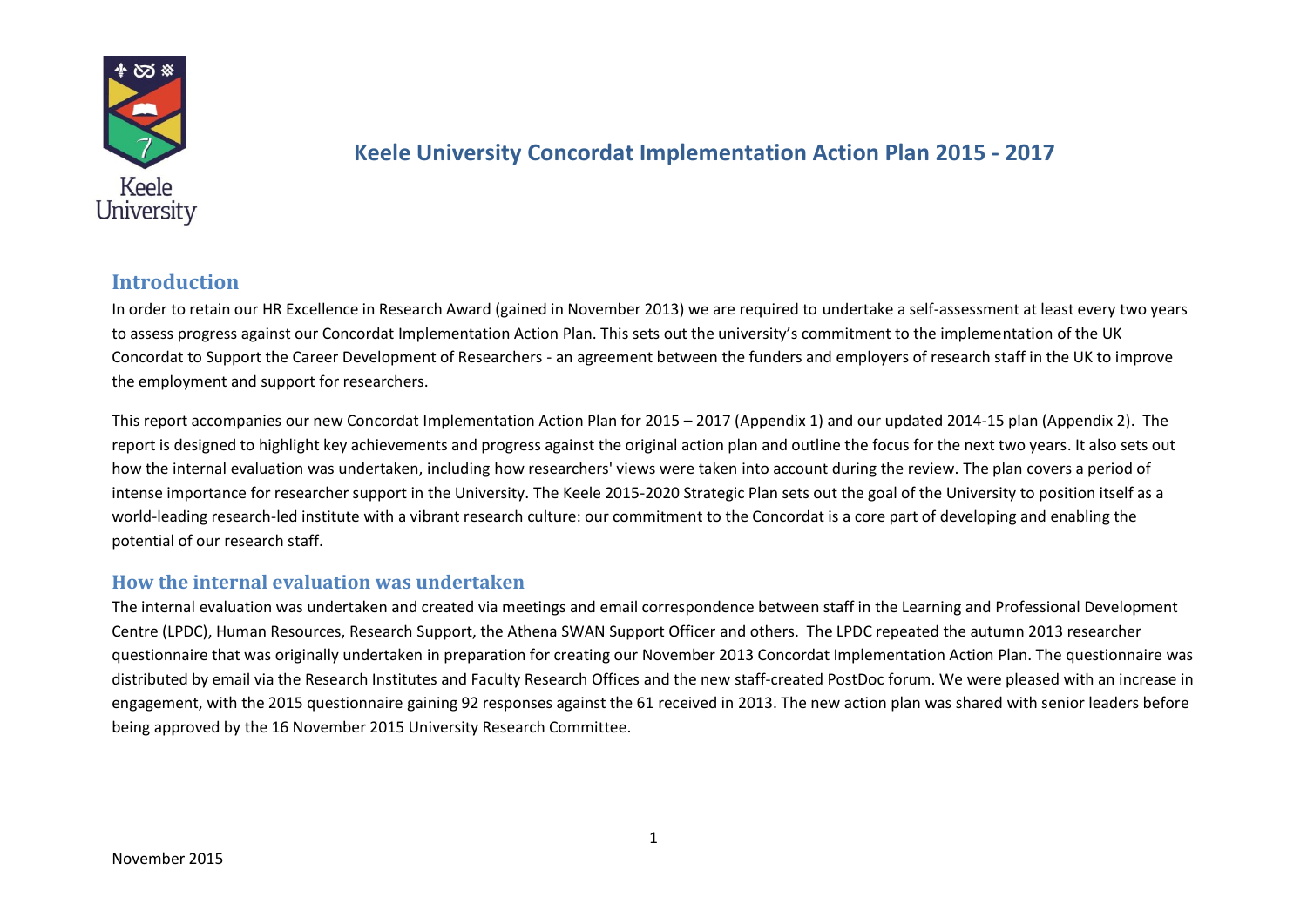## **Key achievements against the original action plan**

Since our November 2013 Concordat Implementation Action Plan, research staff can access a broader range of transferable skills training and development through the Learning and Professional Development Centre (both face-to-face and online), including some courses aimed specifically at research staff (*Principle 3*). This includes revised versions of pre-existing courses such as *Broadening Horizons: Career Management for Research Staff* and new courses in areas such as: intellectual property; impact and engagement (Vitae's *Making Your Mark* and *Engaging Researcher* programmes); blogging for researchers; personal and professional development workshops introducing the Researcher Development Framework and Vitae resources; *Springboard* and *Aurora* development programmes for women staff; and writing for publication provision. Work has also been undertaken to make our Keele Knowledge induction programme for new staff more relevant to researchers, with a Research Ethics workshop running 3 times per year as part of the programme (*Principles 3 and 5)*. The LPDC has also been engaged in significant pieces of work around developing mentoring (*Principles 4 and 6)* and building capacity for and accessibility to leadership roles (*Principle 2*). The process of developing the Action Plans has focused attention on improving the range of courses, all of which now explicitly map to the Researcher Development Framework to facilitate a researcher's analysis of their training needs and identification of relevant opportunities for development (*Principle 3*).

A key focus for HR over the past year has been the implementation of revisions to the Staff Performance Review and Enhancement (SPRE), the University's appraisal process (*Principle 2*). The University requires all individuals to participate in SPRE and sets out that discussions should take place between January and 31 July. For 2015, 87.3% of SPREs were completed in this timeframe. The revisions are aimed at ensuring that SPRE reviewers provide clear, meaningful feedback that is helpful in enhancing the contribution of the individual, as well as assisting in their development. For researchers, the SPRE conversation should include reference to research plans and how these can be supported. A review of the effectiveness of the changes to SPRE will inform recommendations for further action/support to further embed SPRE into routine management practice. As part of the review HR and the LPDC have asked if the Researcher Development Framework is being used in development discussions.

With respect to recruitment and selection activity, HR ensure that all recruiting areas comply with the University's procedures which seek to ensure fair and robust recruitment decisions for all staff groups, including research staff (*Principle 1*). Training materials to support good practice are updated regularly and the diversity profile of applicants and successful candidates is monitored. The University also monitors the effectiveness of its recruitment procedures. For 2014/2015 84.6% of vacancies were filled first time; this represents an improvement on the previous year of 81.4%. The average time to recruit was 42.7 days compared with 53.3 days on average, within the sector. While no particular problems have been reported to HR in terms of attracting and retaining research staff, moving forward HR wish to review and improve upon the information that is available on the recruitment webpages for potential applicants.

The past year has seen some significant successes for the University in promoting its equality and diversity agenda (*Principle 6*), most notably the development of a new equality and diversity strategy 2015-2020, the delivery of a variety of events under the banner of Keele Unity, completion of the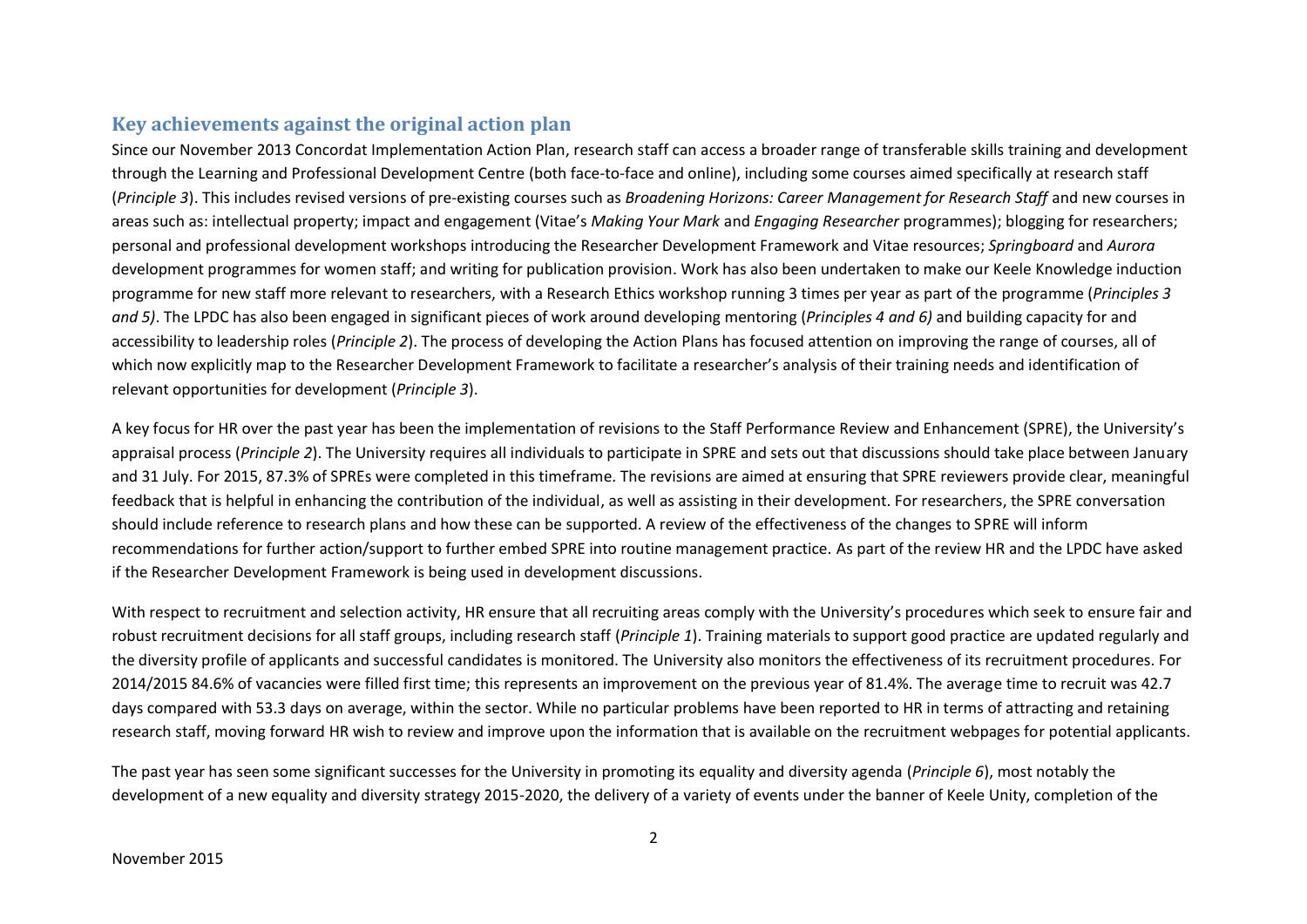Stonewall Workplace Equality Index, progress against the Athena SWAN ambitions, and the delivery of a wide range of training and development opportunities.

The University has also recruited a full-time Research Support Librarian (November 2014) who provides advice, support and training specifically for research staff and students in a range of key areas including Open Access publishing and copyright (*Principle 3*). This is a strategic investment and will increase the support and development opportunities available for researchers at Keele.

## **Next steps**

The new plan outlines significant pieces of work around targeted expansion of the central training and development available in response to data gained in the researcher survey; ensuring current provision is more accessible and relevant to researchers; improving induction for research staff; scoping the career support available in the sector to better improve our provision to staff; work around mentoring support; developing research cultures and research leadership; markedly increasing the writing support available; and reviewing personal and professional development resources and activity to increase relevance to research staff.

Through examining the results of the October 2015 researcher survey we can further develop our offer and support in areas that research staff have identified as a development need - for example, enlisting external providers to centrally deliver media training and a grants workshop. We will also be developing our Successfully Managing a Research Award course into an online learning pool course to increase its accessibility and relevance. In our action plan below, we commit to increase the number of research staff engaging with training and development opportunities offered through the Learning and Professional Development Centre by at least 15% between November 2015 and November 2017. The success of workshops, online training and other opportunities will also be measured by monitoring and responding to feedback received and comparing year-on-year attendance and engagement data. We currently do this with our postgraduate research student attendance at workshops and report anonymous data to University Postgraduate Research Committee, so we intend to do the same with data on research staff attendance and report forward to Research Committee. We have found this a useful process in developing our postgraduate researcher offer and it is likely to be of equal value in the development of our provision for research staff.

All activities listed below have review dates in place and the whole plan will be reviewed and new actions created in preparation for our 4 year HR Excellence in Research external review in November 2017.

**Dr Jen Smith and Dr Jackie Potter, on behalf of all contributors Learning and Professional Development Centre, November 2015**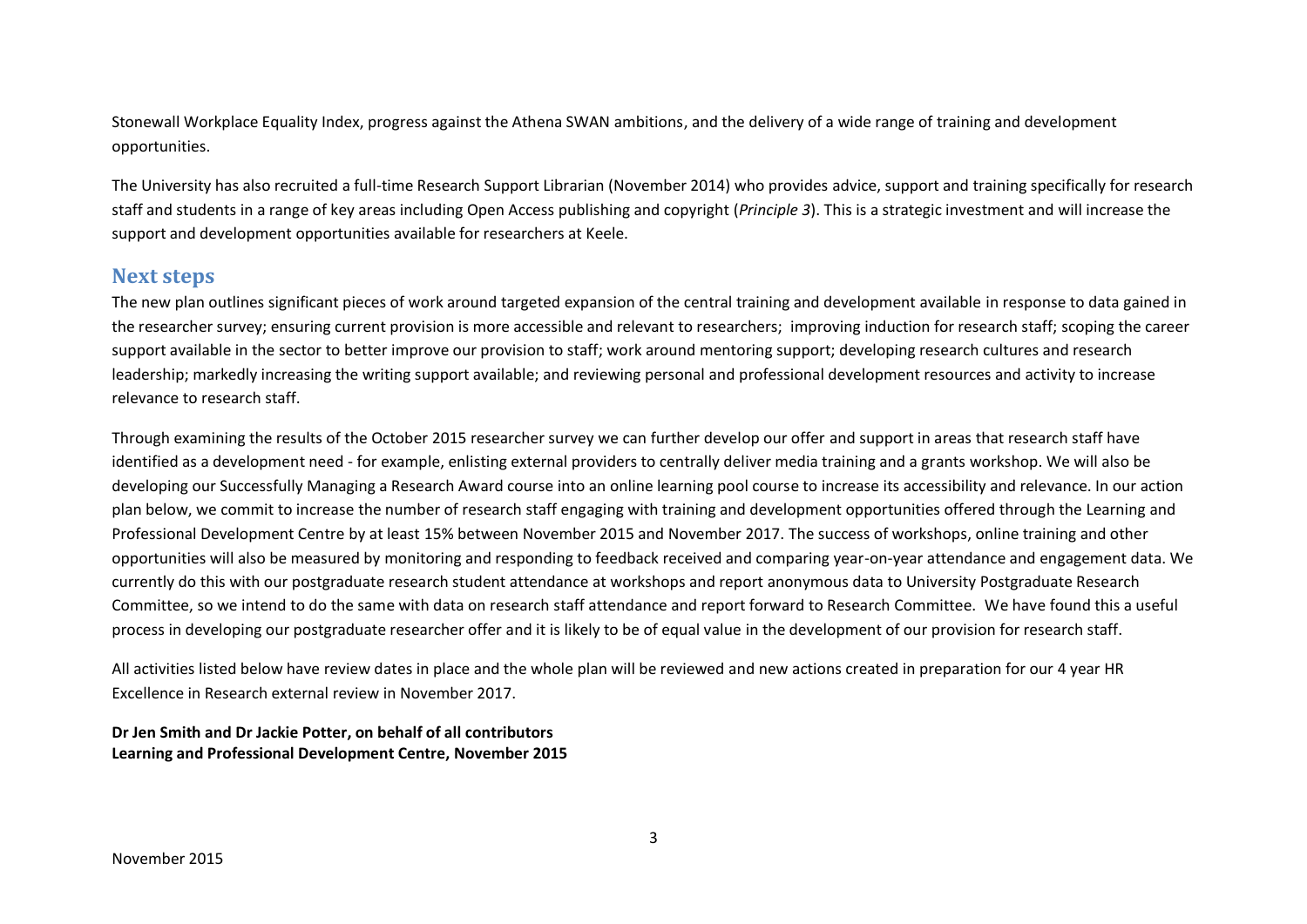

# **Appendix 1: Keele University Concordat Implementation Action Plan 2015 – 2017**

# **Glossary**

| CoP         | Code of Practice                                 |  |
|-------------|--------------------------------------------------|--|
| <b>DEP</b>  | Directorate of Engagement and Partnerships       |  |
| <b>ECRs</b> | <b>Early Career Researchers</b>                  |  |
| E&D         | <b>Equality and Diversity</b>                    |  |
| EIA         | <b>Equality Impact Assessment</b>                |  |
| <b>FTE</b>  | Full time equivalent                             |  |
| <b>HR</b>   | <b>Human Resources</b>                           |  |
| <b>ILM</b>  | Institute of Leadership and Management           |  |
| KPI         | Key Performance Indicators                       |  |
| <b>LPDC</b> | Learning and Professional Development Centre     |  |
| MAC         | Marketing and Communications                     |  |
| <b>PGR</b>  | Postgraduate Research Student                    |  |
| PVC R&E     | Pro Vice Chancellor Research and Enterprise      |  |
| <b>RDF</b>  | Researcher Development Framework                 |  |
| <b>REF</b>  | Research Excellence Framework                    |  |
| RI/FRO      | Research Institutes and Faculty Research Offices |  |
| SAT         | Self-assessment team                             |  |
| <b>SPRE</b> | <b>Staff Performance Review and Enhancement</b>  |  |
| <b>SSDS</b> | <b>Student Support and Development Services</b>  |  |
| <b>UEC</b>  | <b>University Executive Committee</b>            |  |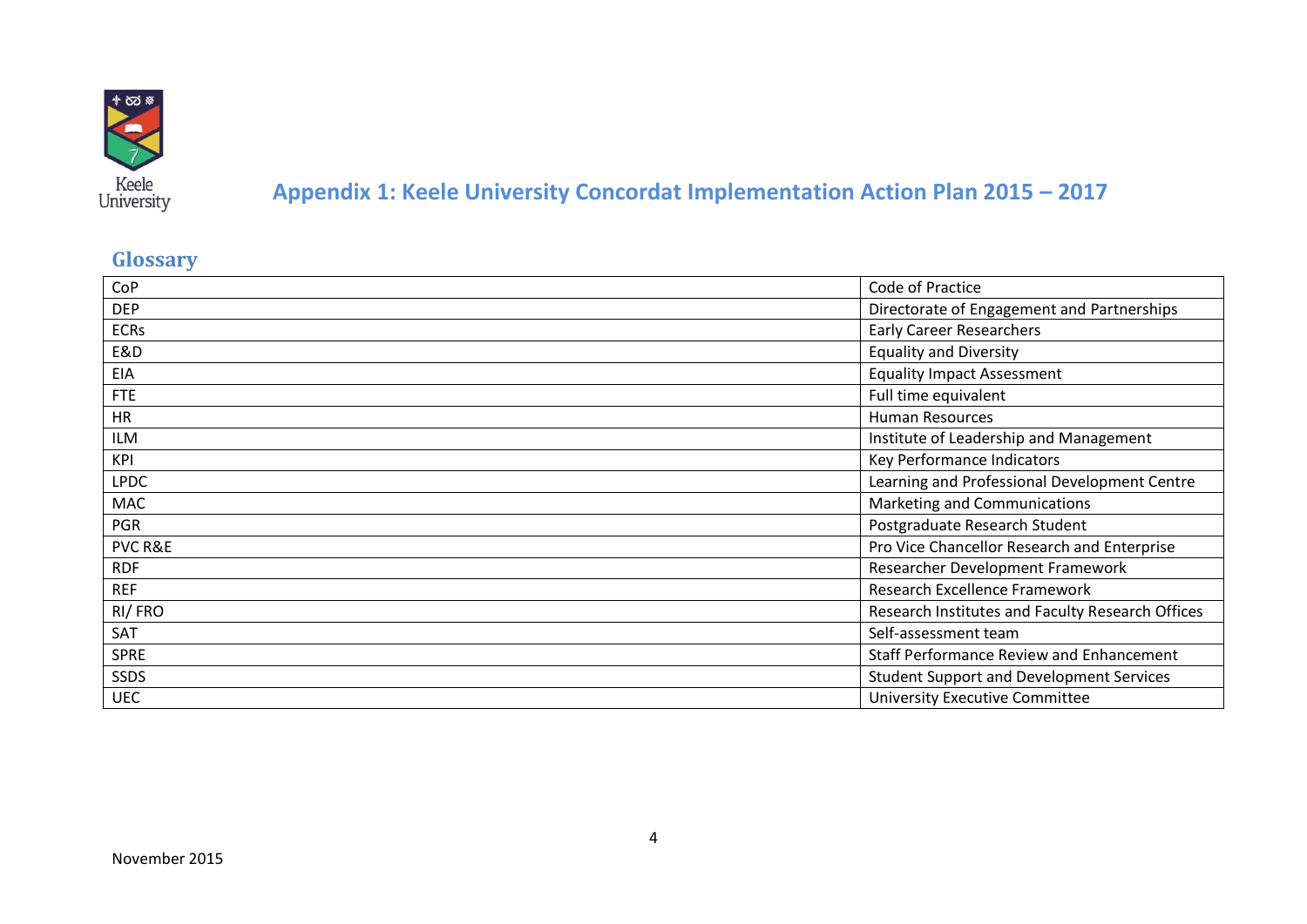## **Keele University Concordat Implementation Action Plan 2015 – 2017**

Text in green is from the *Concordat to Support the Career Development of Researchers.*

#### **Section A: Recruitment and Selection**

*Principle 1: Recognition of the importance of recruiting, selecting and retaining researchers with the highest potential to achieve excellence in research.*

- 1. All members of the UK research community should understand that researchers are chosen primarily for their ability to advance research at an institution.
- 2. Employers should strive to attract excellence and respect diversity (see Principle 6). Recruitment and selection procedures should be informative, transparent and open to all qualified applicants regardless of background. Person and vacancy specifications must clearly identify the skills required for the post and these requirements should be relevant to the role.
- 3. Research posts should only be advertised as a fixed-term post where there is a recorded and justifiable reason.
- 4. To assure fairness, consistency and the best assessment of the candidates' potential, recruitment and progression panels should reflect diversity as well as a range of experience and expertise. In order to promote these values, individuals who are members of recruitment and promotion panels should have received relevant recent training. Unsuccessful applicants should be given appropriate feedback if requested as this may be of assistance to the researcher in considering their further career development.
- 5. The level of pay or grade for researchers should be determined according to the requirements of the post, consistent with the pay and grading arrangements of the research organisation.

| <b>Current policy and practice</b> | Any action to be taken      | By whom                   | <b>Progress</b> | <b>Review (including date)</b> |
|------------------------------------|-----------------------------|---------------------------|-----------------|--------------------------------|
| at Keele                           |                             |                           |                 |                                |
| Keele's Recruitment and            | Ongoing monitoring and      | HR and others involved in |                 | Review completed by 31 July    |
| Selection procedures aim to        | review of training          | the recruitment process.  |                 | 2016                           |
| ensure a robust, fair and          | completion rates (aim: 100% |                           |                 |                                |
| legally compliant approach         | of all recruiting managers) |                           |                 |                                |
| to selecting all staff,            |                             |                           |                 |                                |
| including Researchers.             |                             |                           |                 |                                |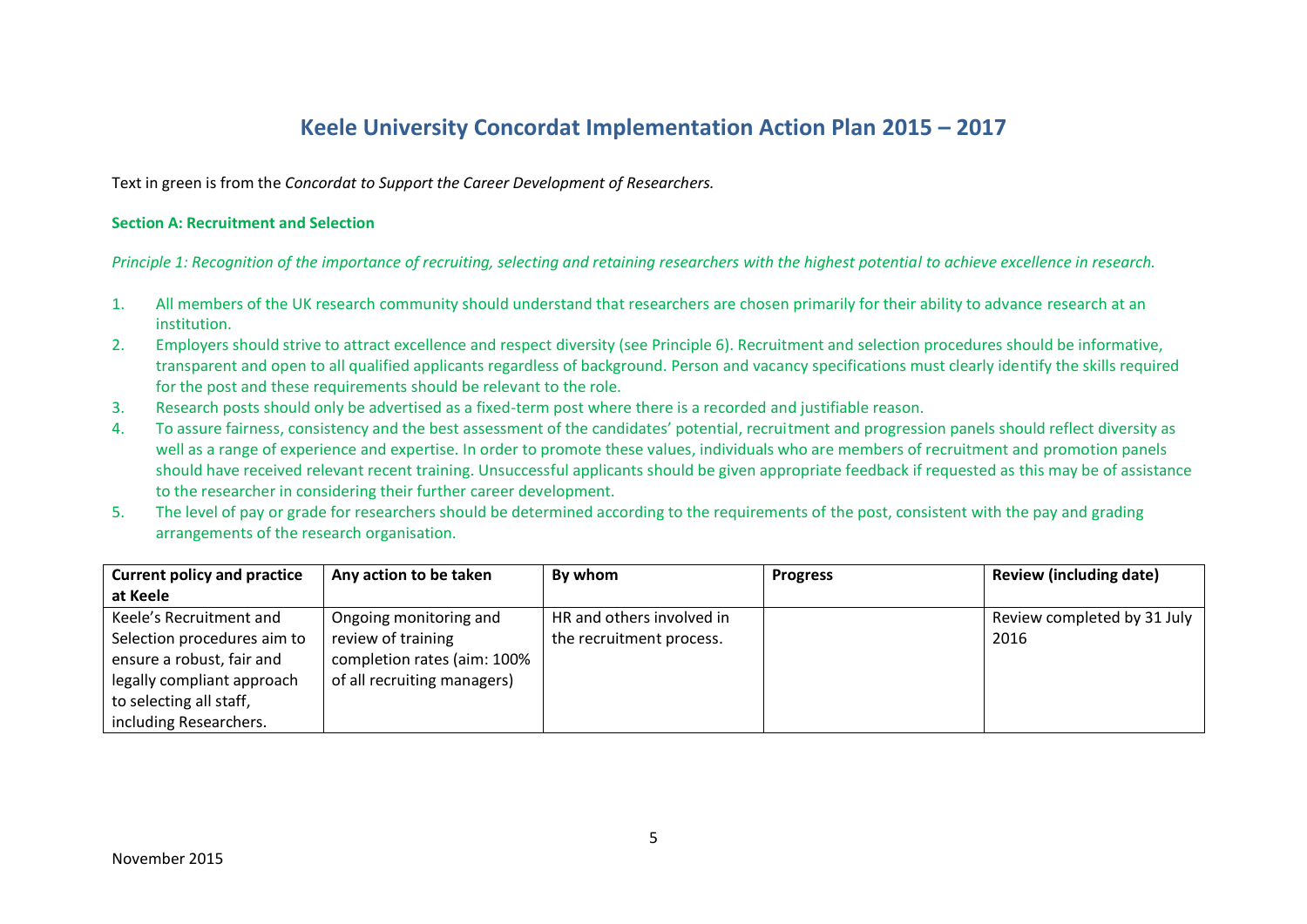| Relocation and removal<br>expenses are currently<br>reimbursed up to a<br>maximum amount -<br>depending upon where the<br>individual is relocating from.<br>This policy applies to all<br>members of staff, including<br>Researchers and those on<br>fixed term contracts. | The thresholds for relocation<br>and removal expenses to be<br>bench marked, after which<br>an options appraisal will be<br>submitted to the UEC for a<br>decision. This will ensure<br>that our relocation/removal<br>expenses are competitive<br>within the market and assist<br>with attracting the best<br>candidates for our research<br>roles. | <b>HR</b>             | Work on this action is<br>ongoing. Benchmarking<br>activity has been completed<br>the paper for UEC is<br>currently being drafted. | Review completed by 30<br>November 2015. |
|----------------------------------------------------------------------------------------------------------------------------------------------------------------------------------------------------------------------------------------------------------------------------|------------------------------------------------------------------------------------------------------------------------------------------------------------------------------------------------------------------------------------------------------------------------------------------------------------------------------------------------------|-----------------------|------------------------------------------------------------------------------------------------------------------------------------|------------------------------------------|
| Promoting Keele as an<br>attractive employer,<br>particularly for Researchers.<br>Upon appointment, new<br>Researchers are clear about<br>expectations of them and<br>the support available for<br>them to succeed.                                                        | To review the academic<br>probation procedure to<br>ensure that this is captured<br>and all staff are aware.                                                                                                                                                                                                                                         | HR & key stakeholders |                                                                                                                                    | By 31 March 2016                         |
| Ensure that appointed staff<br>have a research profile that<br>will align with and enhance<br>existing research strengths<br>and the University Research<br>Strategy.                                                                                                      | To add in a slide to the<br>Recruitment and Selection E-<br>Learning package to ensure<br>that recruiting managers in<br>Academic areas consider the<br>Research strategy in<br>recruiting researchers.                                                                                                                                              | <b>HR</b>             |                                                                                                                                    | By 31 July 2016                          |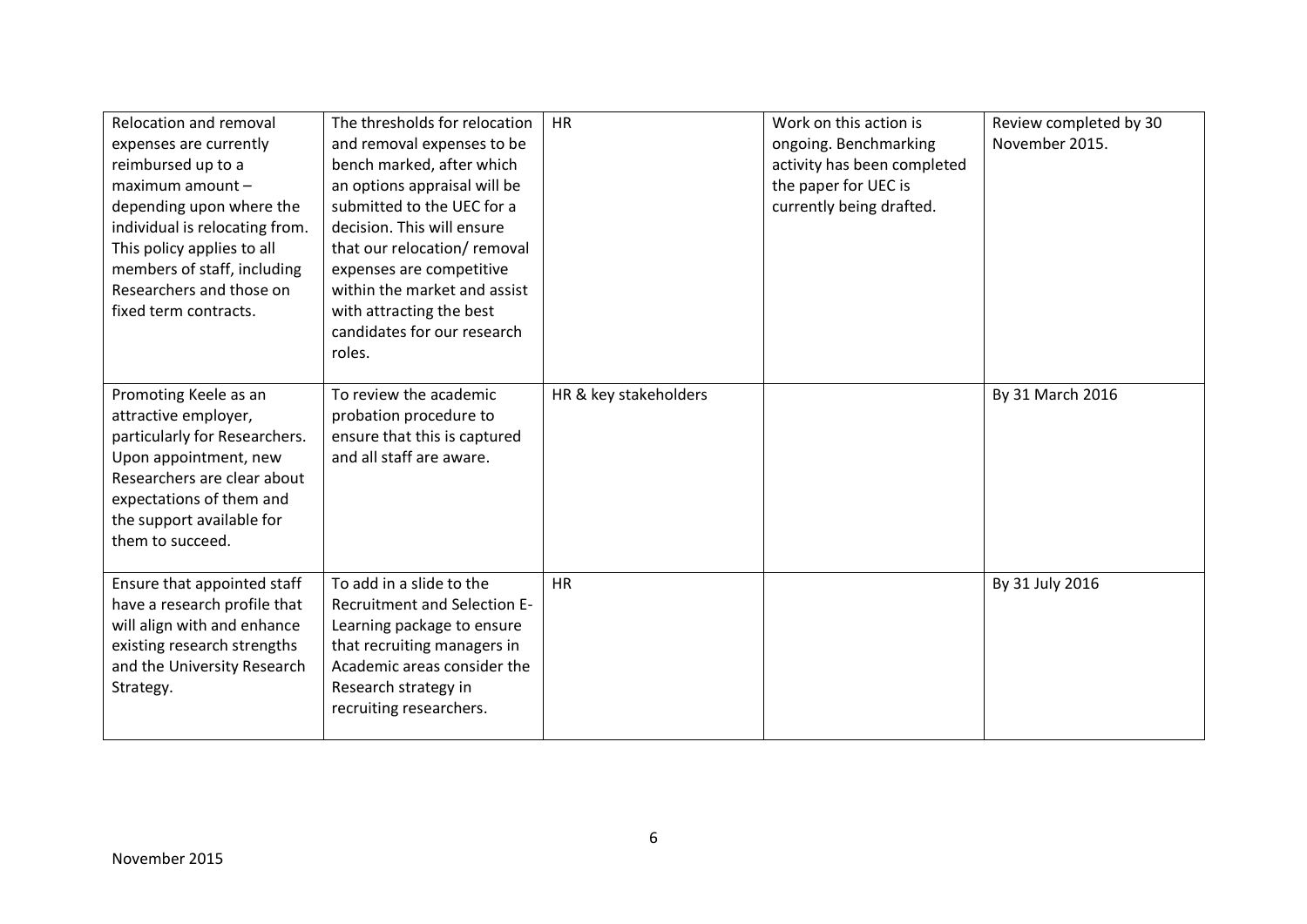| Committed to ensure that all     | Continue to ensure that        | <b>HR</b>               |             | By 31 July 2016             |
|----------------------------------|--------------------------------|-------------------------|-------------|-----------------------------|
| those involved in                | recruiting managers            |                         |             |                             |
| <b>Recruitment and Selection</b> | complete recruitment and       |                         |             |                             |
| are trained and keep their       | selection training every two   |                         |             |                             |
| training up to date by           | years and refresh the          |                         |             |                             |
| completing it every two          | training regularly.            |                         |             |                             |
| years. Within the training       |                                |                         |             |                             |
| itself, ensure that the          |                                |                         |             |                             |
| importance of the Person         |                                |                         |             |                             |
| Specification is emphasised      |                                |                         |             |                             |
| to ensure that objective         |                                |                         |             |                             |
| measures are used in             |                                |                         |             |                             |
| shortlisting.                    |                                |                         |             |                             |
| The diversity profile of         | Diversity profiles to be       | <b>HR</b>               | Established | Review in July 2016         |
| recruitment and                  | reviewed by HR.                |                         |             | following the provision of  |
| promotion/rewards panels is      |                                |                         |             | the KPI information to UEC. |
| reported to the University       | Reports to UEC to continue.    | <b>UEC</b>              |             |                             |
| <b>Executive Committee (UEC)</b> |                                |                         |             |                             |
| on an annual basis.              |                                |                         |             |                             |
|                                  |                                |                         |             |                             |
| Consider appropriate             | Design and develop a range     | HR and key stakeholders | In progress | 31 July 2016                |
| measures to address areas of     | of positive action measures    |                         |             |                             |
| workforce                        | to address any inequality in   |                         |             |                             |
| underrepresentation.             | our staff profile, or barriers |                         |             |                             |
|                                  | to progression.                |                         |             |                             |

### **Section B: Recognition and Value**

*Principle 2: Researchers are recognised and valued by their employing organisation as an essential part of their organisation's human resources and a key component of their overall strategy to develop and deliver world-class research.*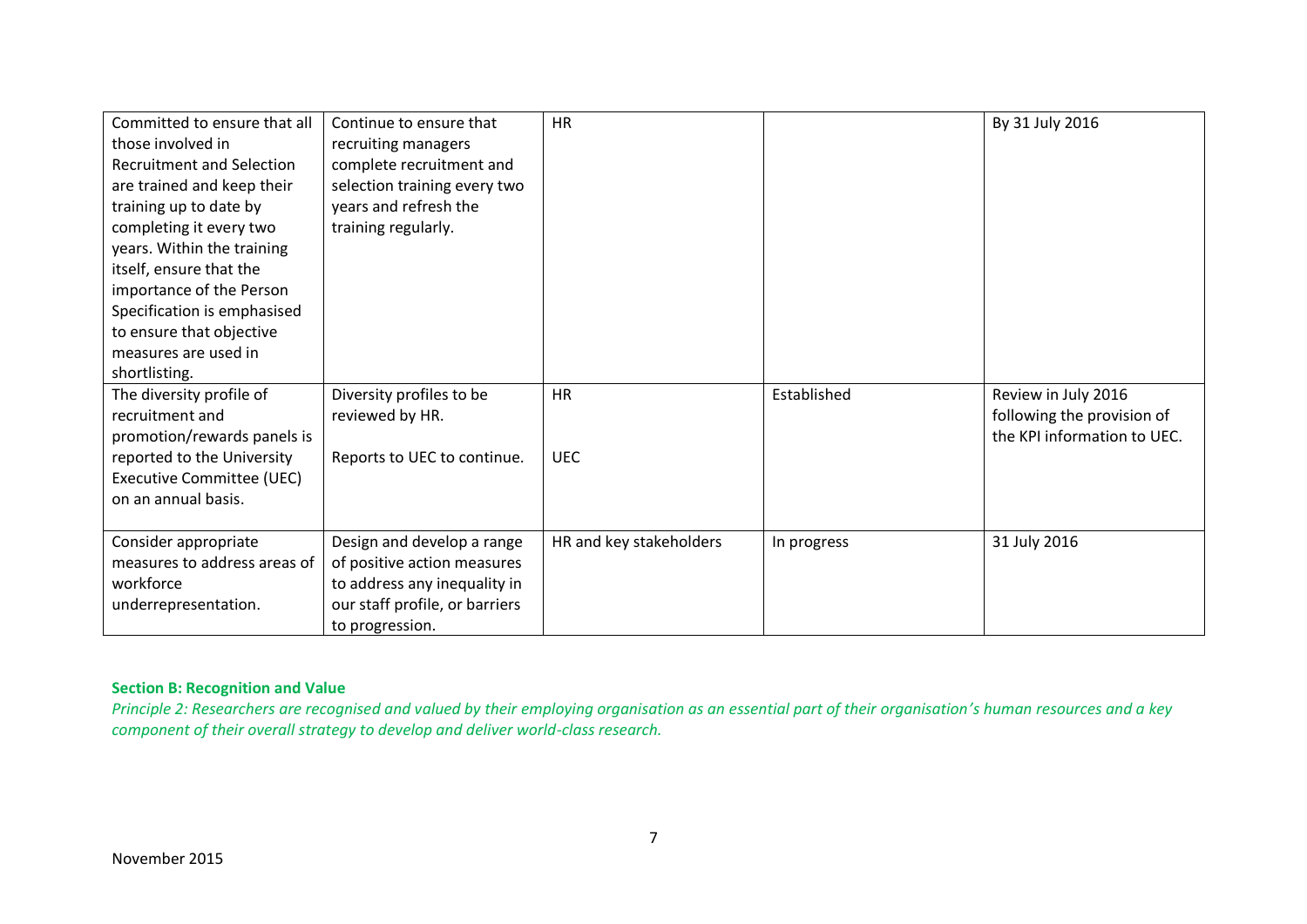- 1. Employers are encouraged to value and afford equal treatment to all researchers, regardless of whether they are employed on a fixed term or similar contract. In particular, employers should ensure that the development of researchers is not undermined by instability of employment contracts. This approach should be embedded throughout all departmental structures and systems.
- 2. Commitment by everyone involved to improving the stability of employment conditions for researchers and implementing and abiding by the principles and terms laid down in the Fixed Term Employees (Prevention of Less Favourable Treatment) Regulations (2002) and Joint Negotiating Committee for Higher Education Staff (JNCHES) guidance on the use of fixed-term contracts will provide benefits for researchers, research managers, and their organisations.
- 3. Research managers should be required to participate in active performance management, including career development guidance, and supervision of those who work in their teams. Employers should ensure that research managers are made aware of, and understand their responsibilities for the management of researchers and should provide training opportunities, including equality and diversity training, to support research managers in doing this. Institutions will wish to consider how research managers' performance in these areas is developed, assessed and rewarded, and how effectively this supports good research management.
- 4. Organisational systems must be capable of supporting continuity of employment for researchers, such as funding between grants, other schemes for supporting time between grant funding, or systems for redeploying researchers within organisations where resources allow. Funders are expected to make it a priority to consider how their policies, guidance and funding can be enhanced to help employers to achieve this objective.
- 5. Pay progression for researchers should be transparent and in accordance with procedures agreed between the relevant trade unions and the employers nationally and locally. In HEIs, pay progression will be in accordance with the Framework Agreement, though recognising the flexibility that institutions have in implementing the Framework.
- 6. Researchers need to be offered opportunities to develop their own careers as well as having access to additional pay progression. Promotion opportunities should be transparent, effectively communicated and open to all staff. It is helpful if clear career frameworks for early stage researchers are outlined in organisational HR strategies.

| <b>Current policy and practice</b> | Any action to be taken       | By whom      | <b>Progress</b> | <b>Review (including date)</b> |
|------------------------------------|------------------------------|--------------|-----------------|--------------------------------|
| at Keele                           |                              |              |                 |                                |
| The Successfully Managing a        | The current face-to-face     | HR and LPDC. | Ongoing.        | Review feedback and            |
| Research Award workshop            | workshop attracts low        |              |                 | engagement with the            |
| contains information on            | numbers. We will run the     |              |                 | learning pool resource after   |
| inter alia People                  | face-to-face workshop in the |              |                 | first academic year in order   |
| Management for Principal           | current format in Spring     |              |                 | to update and improve by       |
| Investigators, including           | 2016 and 2017. However, we   |              |                 | September 2018.                |
| managing staff on fixed-term       | will develop an online       |              |                 |                                |
| contracts. Multiple services       | version on learning pool to  |              |                 | Review feedback on grants      |
| across the University              | make the training accessible |              |                 | workshop after delivery in     |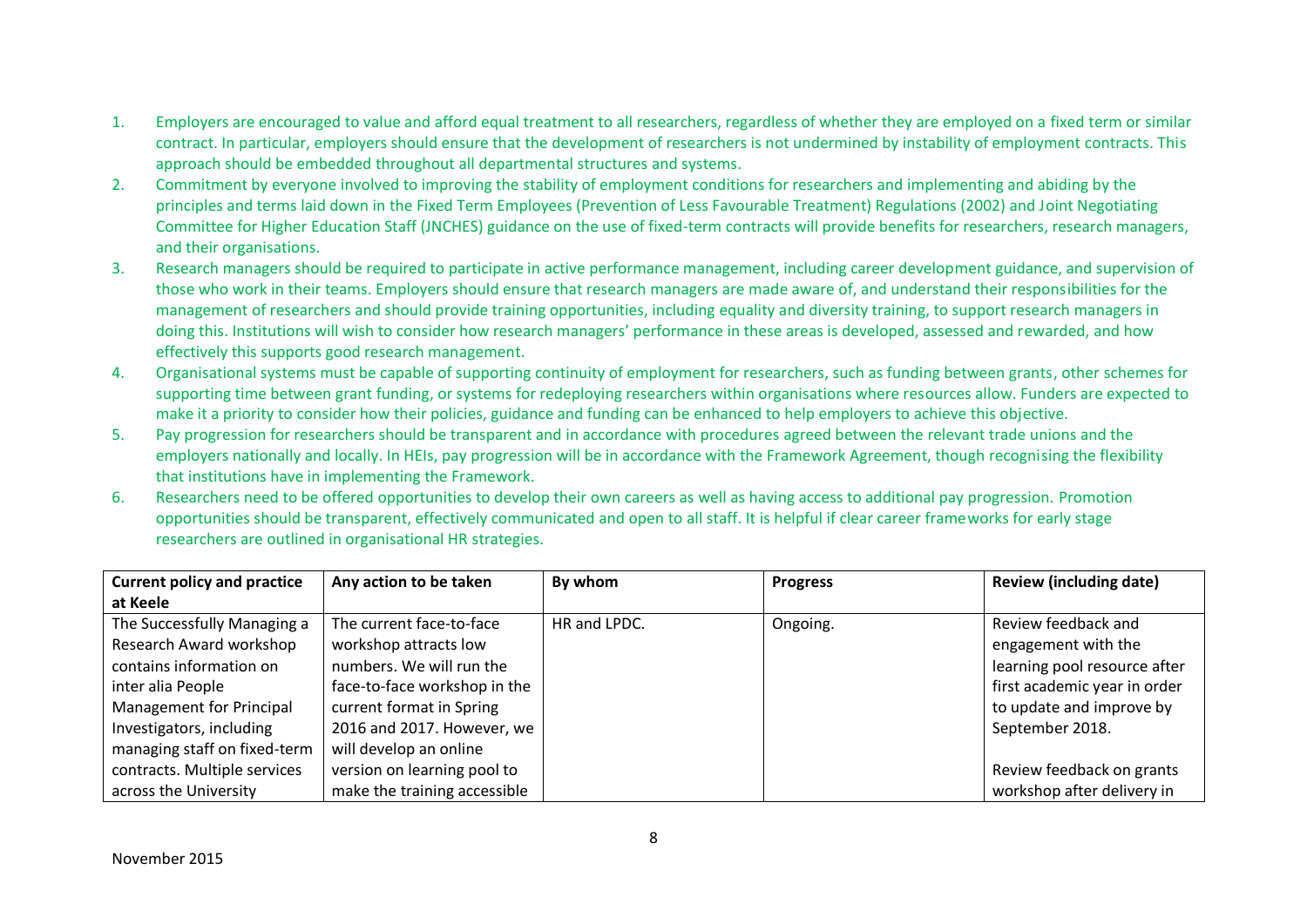| contribute to this workshop.  | when and where researchers<br>need it, rather than when it |           |                         | June 2016 to assess whether<br>to make it part of the annual |
|-------------------------------|------------------------------------------------------------|-----------|-------------------------|--------------------------------------------------------------|
|                               | is centrally scheduled.                                    |           |                         | LPDC offer.                                                  |
|                               |                                                            |           |                         |                                                              |
|                               | We will also commission an                                 |           |                         |                                                              |
|                               | external provider to centrally                             |           |                         |                                                              |
|                               | deliver a grants workshop;                                 |           |                         |                                                              |
|                               | before the end of the                                      |           |                         |                                                              |
|                               | academic year-June 2016.                                   |           |                         |                                                              |
| The University fully complies | Current policy and practice is                             | <b>HR</b> | Established.            | HR review all contract                                       |
| with the regulations for      | already compliant with the                                 |           |                         | templates on an annual basis                                 |
| <b>Fixed Term Employees</b>   | Concordat and should be                                    |           |                         | (around July each year) or                                   |
| (Prevention of Less           | maintained. Continue to                                    |           |                         | following the change of                                      |
| Favourable Treatment) 2002.   | ensure that current policy                                 |           |                         | legislation. Ongoing.                                        |
|                               | and practice is adhered to.                                |           |                         |                                                              |
| All staff are required to     | Actions will be identified                                 | <b>HR</b> | Review in progress.     | December 2015                                                |
| participate in SPRE which     | following the outcome of the                               |           |                         |                                                              |
| seeks to enhance              | review.                                                    |           |                         |                                                              |
| performance development       |                                                            |           |                         |                                                              |
| of individuals. A review of   |                                                            |           |                         |                                                              |
| the effectiveness is being    |                                                            |           |                         |                                                              |
| undertaken (October -         |                                                            |           |                         |                                                              |
| December 2015) with           |                                                            |           |                         |                                                              |
| recommendations to be put     |                                                            |           |                         |                                                              |
| forward to the University     |                                                            |           |                         |                                                              |
| Executive Committee (UEC)     |                                                            |           |                         |                                                              |
| We have a redeployment        | Implement new                                              | <b>HR</b> | Policy revised,         | 31 March 2016                                                |
| process in place which        | redeployment procedure. In                                 |           | implementation pending. |                                                              |
| includes researchers who are  | 2015, three Research                                       |           |                         |                                                              |
| approaching the end of their  | members of staff were at                                   |           |                         |                                                              |
| contract. This policy has     | risk, two of which were                                    |           |                         |                                                              |
| recently been reviewed and    | placed in to alternative                                   |           |                         |                                                              |
| is due for implementation.    | employment within the                                      |           |                         |                                                              |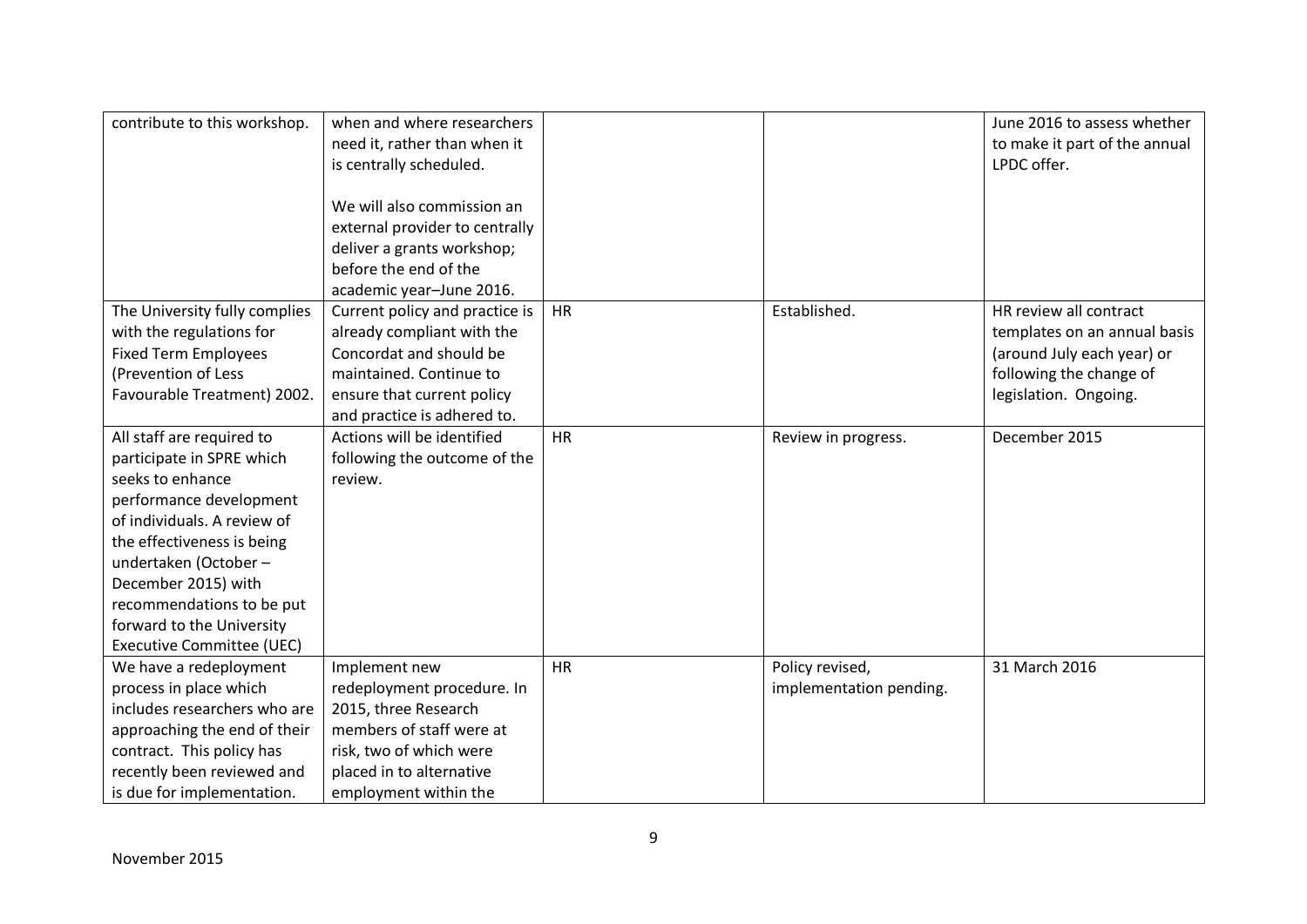|                                                                                                                                                                                                                                                       | University. Aim to improve<br>successful outcomes.                                                                                                                                                                             |             |                                                                                     |                                                                                                                                                                                                                |
|-------------------------------------------------------------------------------------------------------------------------------------------------------------------------------------------------------------------------------------------------------|--------------------------------------------------------------------------------------------------------------------------------------------------------------------------------------------------------------------------------|-------------|-------------------------------------------------------------------------------------|----------------------------------------------------------------------------------------------------------------------------------------------------------------------------------------------------------------|
| Where promotions are<br>considered, this is through a<br>formal panel which takes<br>account of expertise and<br>experience to ensure a fair<br>process. The diversity of<br>applicants and successful<br>promotees is recorded and<br>reported upon. | Current policy and practice is<br>already compliant with the<br>Concordat and should be<br>maintained. Continue to run<br>workshops to support<br>individuals who are<br>considering promotion.                                | <b>HR</b>   | Established. Number of<br>delegates has increased from<br>20 in 2014 to 54 in 2015. | The promotions panel sit on<br>an annual basis and the<br>diversity statistics are<br>reviewed by University<br>Executive Committee (UEC).<br>This takes place between<br>September and December<br>each year. |
| Development and support to<br>build leadership capability<br>and capacity in line with the<br>requirements of the new<br>research leadership and<br>management structures.                                                                            | Following successful one-day<br>event for Research Leaders<br>from across the university, a<br>further event to be<br>developed for potential<br>research leaders. Event will<br>be delivered between<br>January and May 2016. | <b>LPDC</b> | Meeting between LPDC staff<br>and PVC Research and<br>Enterprise, November 2015.    | Review after 2016 event.                                                                                                                                                                                       |

### **Section C. Support and Career Development**

*Principle 3: Researchers are equipped and supported to be adaptable and flexible in an increasingly diverse, mobile, global research environment.*

- 1. It is recognised that positions of permanent employment are limited in the UK research and academic communities and that not all researchers will be able to obtain such a position. It is, therefore, imperative that researcher positions in the UK are attractive in themselves (and not, for example, solely as potential stepping stones to permanent academic positions). This requires that they provide career development which is comparable to, and competitive with, other employment sectors.
- 2. A wide variety of career paths is open to researchers, and the ability to move between different paths is key to a successful career. It is recognised that this mobility brings great benefit to the UK economy and organisations will, therefore, wish to be confident that their culture supports a broadminded approach to researcher careers and that all career paths are valued equally.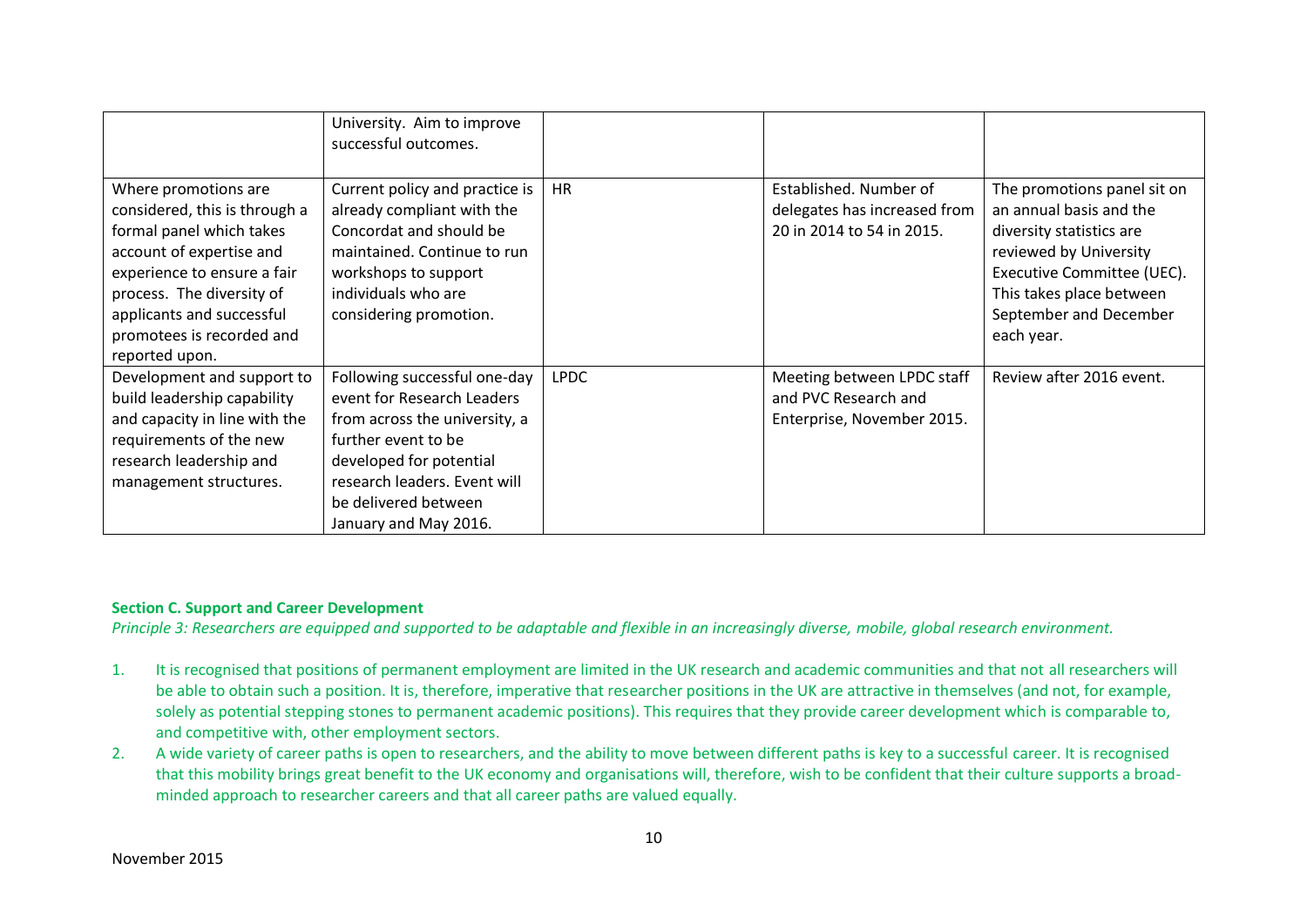- 3. Employers, funders and researchers recognise that researchers need to develop transferable skills, delivered through embedded training, in order to stay competitive in both internal and external job markets. Therefore, as well as the necessary training and appropriate skills, competencies and understanding to carry out a funded project, researchers also need support to develop the communication and other professional skills that they will need to be both effective researchers and highly-skilled professionals in whatever field they choose to enter.
- 4. All employers will wish to review how their staff can access professional, independent advice on career management in general, particularly the prospect of employment beyond their immediate discipline base, or offering training and placements to broaden awareness of other fields and sectors.
- 5. Researchers benefit from clear systems that help them to plan their career development. Employers and funding bodies should assist researchers to make informed choices about their career progression by ensuring that their own policies and processes for promotion and reward are transparent and clearly stated and that all researchers are aware of local and national career development strategies.
- 6. Employers should provide a planned induction programme for researchers, on appointment to a research post, to ensure early effectiveness through the understanding of the organisation and its policies and procedures. They should also ensure that research managers provide effective research environments for the training and development of researchers and encourage them to maintain or start their continuous professional development.
- 7. Employers and funders will wish to consider articulating the skills that should be developed at each stage of their staff development frameworks and should encourage researchers to acquire and practise those skills. For example, researchers may be given the opportunity to manage part of the budget for a project, or to act as a mentor or advisor to other researchers and students.
- 8. Employers also should provide a specific career development strategy for researchers at all stages of their career, regardless of their contractual situation, which should include the availability of mentors involved in providing support and guidance for the personal and professional development of researchers. All researchers should be familiar with such provisions and arrangements.
- 9. Research managers should actively encourage researchers to undertake Continuing Professional Development (CPD) activity, so far as is possible within the project. It should be stressed that developmental activity can often have a direct impact on the success of the project, by distributing work, taking advantage of individual strengths and talents, and increasing the skill and effectiveness of researchers in key areas such as writing for publication or communicating with a wider audience. Funding bodies acknowledge that the training of researchers is a significant contribution to research output and they encourage employers and mentors to adopt these practices.

| <b>Current policy and practice</b> | Any action to be taken       | By whom     | <b>Progress</b>  | <b>Review (including date)</b> |
|------------------------------------|------------------------------|-------------|------------------|--------------------------------|
| at Keele                           |                              |             |                  |                                |
| Faculties and RIs induct new       | The LPDC to explore how it   | <b>LPDC</b> | To be undertaken | June 2016.                     |
| research staff. All new staff      | can better support RI/FROs   |             |                  |                                |
| (regardless of role)               | in the induction of research |             |                  |                                |
| undertake a Welcome to             | staff – for example by       |             |                  |                                |
| Keele session as part of the       | creating a research staff    |             |                  |                                |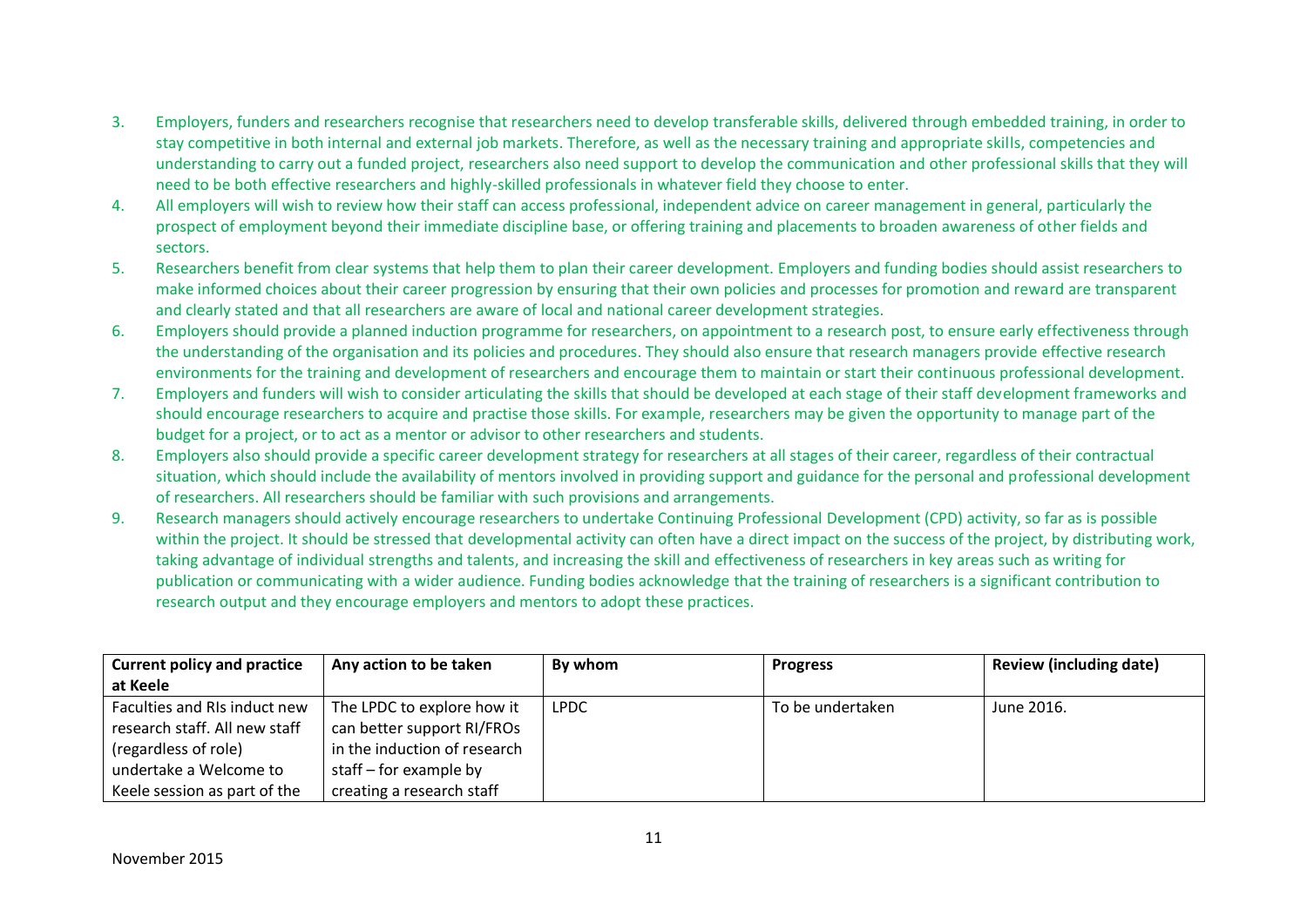| Keele Knowledge               | specific version of the      |             |                         |                             |
|-------------------------------|------------------------------|-------------|-------------------------|-----------------------------|
| programme. Analysis of        | current induction checklist. |             |                         |                             |
| attendance data shows that    |                              |             |                         |                             |
| it is reaching 97% of new     |                              |             |                         |                             |
| staff. A Research Ethics      |                              |             |                         |                             |
| workshop runs 3 times per     |                              |             |                         |                             |
| year as part of the Keele     |                              |             |                         |                             |
| Knowledge programme for       |                              |             |                         |                             |
| new staff. Elements of        |                              |             |                         |                             |
| induction - such as E&D       |                              |             |                         |                             |
| training - are also available |                              |             |                         |                             |
| online via Learning Pool.     |                              |             |                         |                             |
| The new Personal and          | Incorporate the new PPD      | <b>LPDC</b> | Workshop ran in October | Review after each delivery. |
| Professional Development      | resources for researchers    |             | 2015.                   |                             |
| (PPD) for Postdoctoral        | that are being developed for |             |                         |                             |
| Researchers workshop          | April 2016 into the October  |             |                         |                             |
| (October 2015) is             | 2016 workshop.               |             |                         |                             |
| introductory and therefore    |                              |             |                         |                             |
| best suited for new ECRS. It  | Promote the October 2016     |             |                         |                             |
| was promoted via the LPDC     | workshop directly to         |             |                         |                             |
| website and the new           | research staff via email.    |             |                         |                             |
| Postdoc Forum (a staff-led    |                              |             |                         |                             |
| group).                       | Once promotion of the        |             |                         |                             |
|                               | workshop has been            |             |                         |                             |
|                               | improved and content         |             |                         |                             |
|                               | enhanced for 2016, review    |             |                         |                             |
|                               | attendance data and          |             |                         |                             |
|                               | feedback to assess if the    |             |                         |                             |
|                               | workshop should run          |             |                         |                             |
|                               | semesterly and how to        |             |                         |                             |
|                               | increase reach and improve   |             |                         |                             |
|                               | content for 2017 delivery.   |             |                         |                             |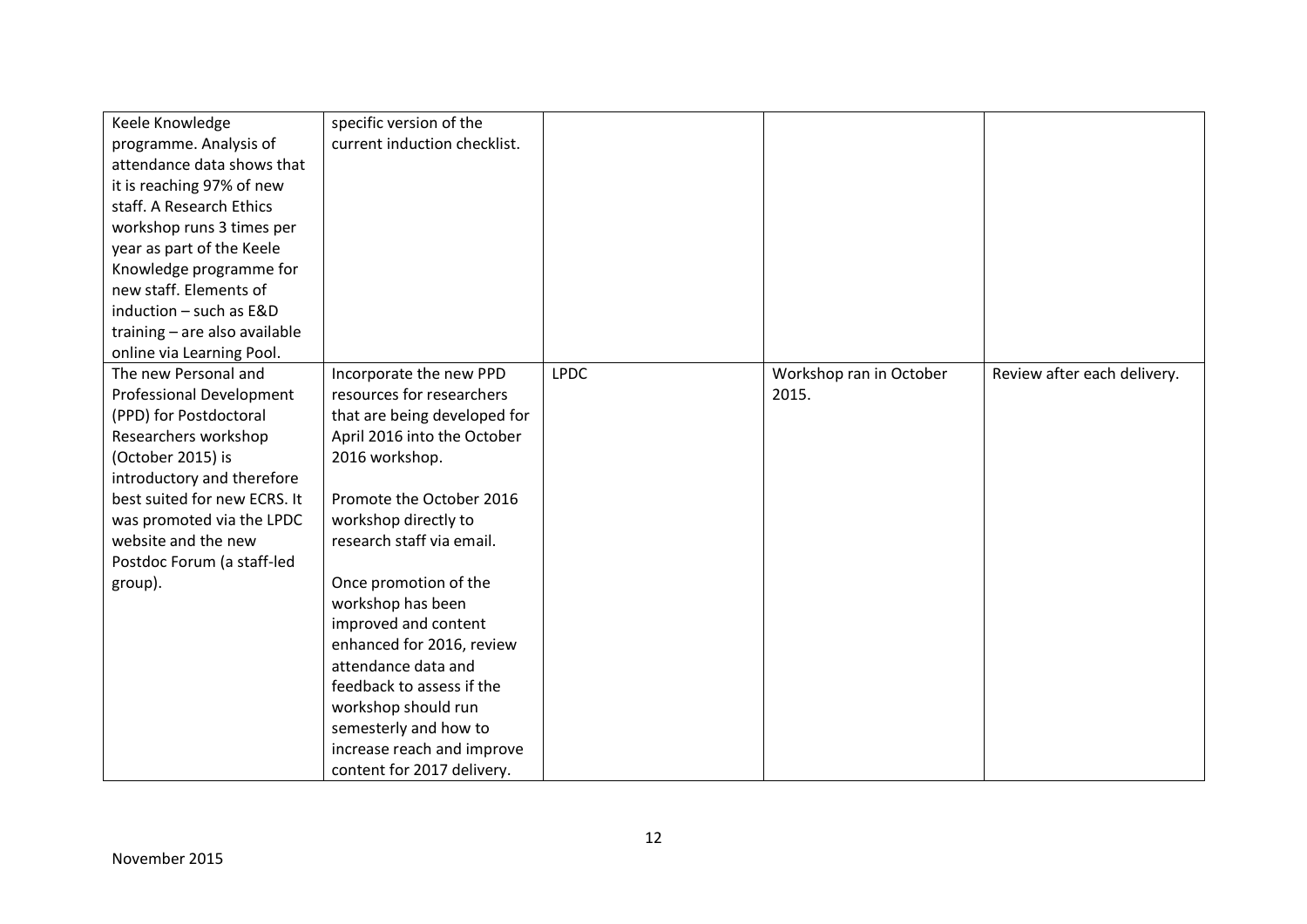| Research staff can develop    | The numbers of LPDC             | <b>LPDC</b> | Ongoing | Annual review as part of the |
|-------------------------------|---------------------------------|-------------|---------|------------------------------|
| the transferable skills that  | courses aimed specifically at   |             |         | LPDC researcher training     |
| they need to be effective     | research staff is not           |             |         | monitoring and               |
| researchers and highly-       | extensive, though has           |             |         | development in May-June      |
| skilled professionals through | increased over the last 2       |             |         | (2016).                      |
| accessing subject-specific    | years (e.g. in the areas of IP, |             |         |                              |
| support through their RI/FRO  | Impact and Engagement, and      |             |         | The ability to book          |
| and a broad range of training | research ethics). Through       |             |         | workshops through Keele      |
| and development through       | examining the results of the    |             |         | People will be in place for  |
| the LPDC (both face-to-face   | October 2015 researcher         |             |         | the start of the academic    |
| and online). 100% of LPDC     | survey we can further           |             |         | year (September 2016).       |
| researcher workshops are      | develop our offer in areas      |             |         |                              |
| mapped to the RDF.            | that research staff have        |             |         |                              |
|                               | identified as a training need   |             |         |                              |
|                               | (for example, enlisting         |             |         |                              |
|                               | external providers to           |             |         |                              |
|                               | centrally deliver media         |             |         |                              |
|                               | training and a grants           |             |         |                              |
|                               | workshop).                      |             |         |                              |
|                               |                                 |             |         |                              |
|                               | In 2015-16 we are inviting      |             |         |                              |
|                               | <b>HEaTED</b> (an organisation  |             |         |                              |
|                               | dedicated to supporting         |             |         |                              |
|                               | professional development of     |             |         |                              |
|                               | Technical staff) onto the       |             |         |                              |
|                               | Keele campus to run training    |             |         |                              |
|                               | courses in areas of relevance   |             |         |                              |
|                               | to research. We will evaluate   |             |         |                              |
|                               | the value of the HEaTED         |             |         |                              |
|                               | offer to support our            |             |         |                              |
|                               | researcher community.           |             |         |                              |
|                               |                                 |             |         |                              |
|                               | <b>Develop Successfully</b>     |             |         |                              |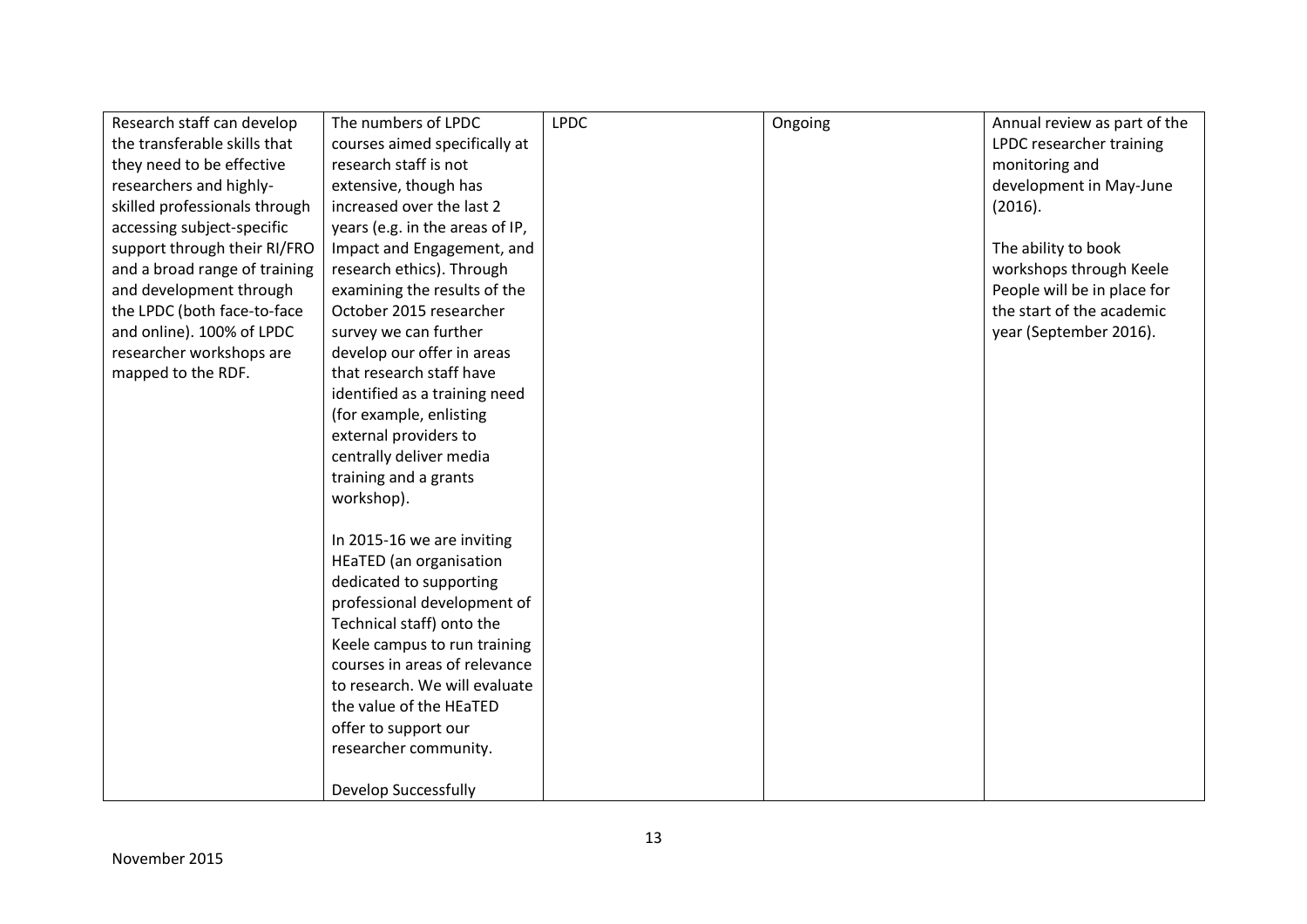|                              | Managing a Research Award        |             |              |              |
|------------------------------|----------------------------------|-------------|--------------|--------------|
|                              | into an online learning pool     |             |              |              |
|                              | course (see Section B).          |             |              |              |
|                              | The ability to book              |             |              |              |
|                              | workshops through Keele          |             |              |              |
|                              | People will mean that            |             |              |              |
|                              | research staff can easily filter |             |              |              |
|                              | what is of relevance to their    |             |              |              |
|                              | needs.                           |             |              |              |
|                              |                                  |             |              |              |
|                              | Increase the number of           |             |              |              |
|                              | research staff taking up         |             |              |              |
|                              | training and development         |             |              |              |
|                              | offered through the LPDC by      |             |              |              |
|                              | at least 15% between             |             |              |              |
|                              | November 2015 and                |             |              |              |
|                              | November 2017.                   |             |              |              |
|                              |                                  |             |              |              |
|                              | Sustain and develop existing     |             |              |              |
|                              | relationships with training      |             |              |              |
|                              | providers and develop new        |             |              |              |
|                              | relationships to extend the      |             |              |              |
|                              | range of workshops on offer.     |             |              |              |
| Keele now has a set of easy  | <b>Contact Research Support</b>  | <b>LPDC</b> | In progress. | October 2017 |
| to use templates to help     | Services to inform them of       |             |              |              |
| manage or lead a project and | the new project                  |             |              |              |
| a Leading Projects workshop  | management methodology,          |             |              |              |
| is available as an open or   | website and tools for sharing    |             |              |              |
| bespoke programme.           | with researcher community.       |             |              |              |
|                              | Project management               |             |              |              |
| The Project Management       | information and links to the     |             |              |              |
| methodology and templates    | new website to be shared on      |             |              |              |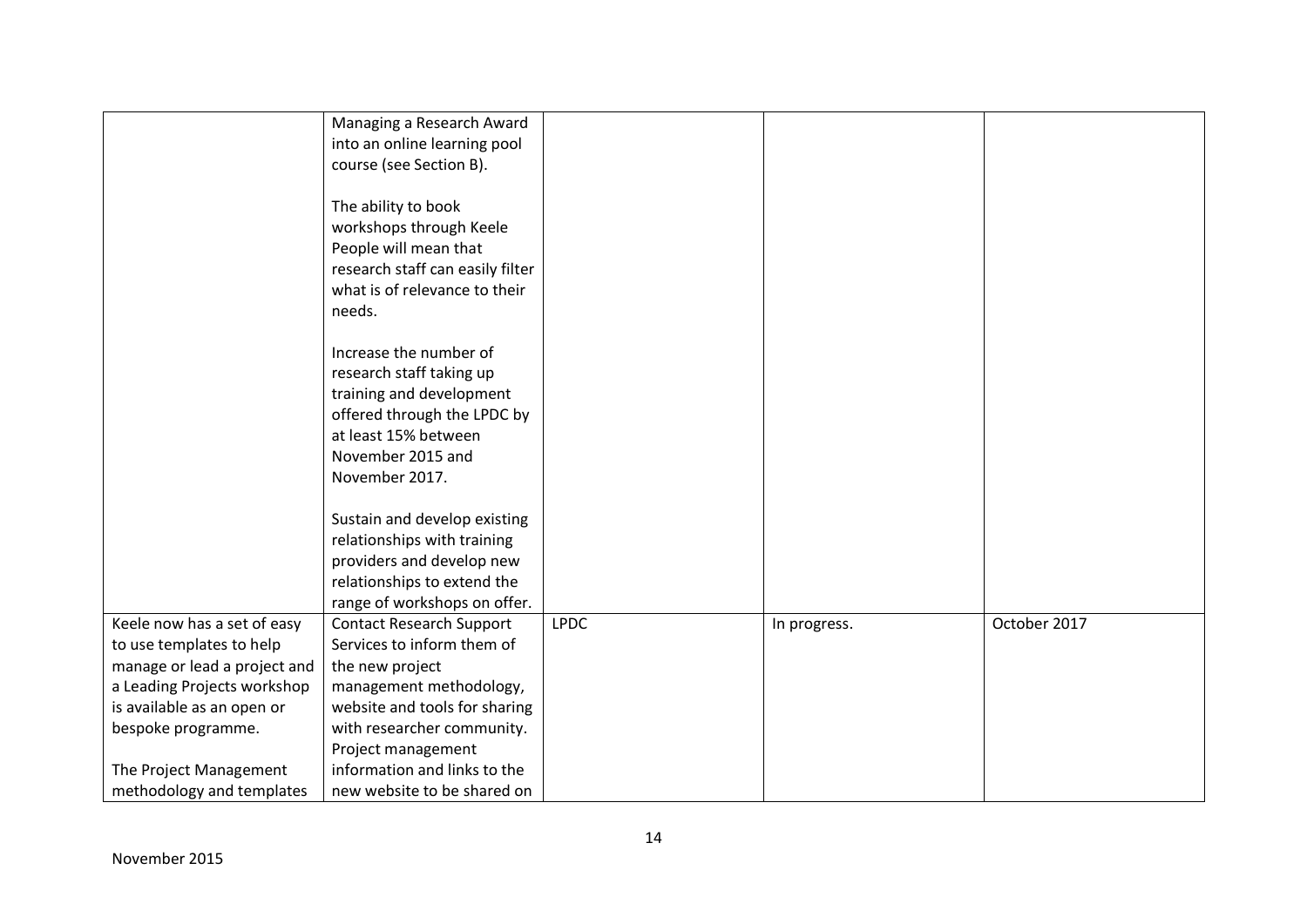| are available on the LPDC      | RSS website and with RIs/     |             |                               |                             |
|--------------------------------|-------------------------------|-------------|-------------------------------|-----------------------------|
| website.                       | FROs by end of December       |             |                               |                             |
|                                | 2015                          |             |                               |                             |
|                                |                               |             |                               |                             |
| Anonymous data on              | Collect and analyse           | LPDC and HR | We are exploring how best     | Produce end of academic     |
| centrally-provided workshop    | anonymous data on the         |             | to extract attendance figures | year reports for Research   |
| attendance is fed back to      | attendance of research staff  |             | for staff whose primary role  | Committee in June 2016 and  |
| <b>University Postgraduate</b> | at workshops and report       |             | is research from our new      | June 2017. These can feed   |
| Research Committee. We         | forward to Research           |             | records system.               | into preparations for our 4 |
| have found this a useful       | Committee, so that we can     |             |                               | year HR Excellence in       |
| process in developing our      | develop our research staff    |             |                               | Research external review in |
| postgraduate researcher        | offer and monitor year on     |             |                               | November 2017.              |
| offer and monitoring year on   | year engagement and           |             |                               |                             |
| year engagement and            | trends. Aim to increase the   |             |                               |                             |
| trends.                        | number of research staff      |             |                               |                             |
|                                | taking up training and        |             |                               |                             |
|                                | development offered           |             |                               |                             |
|                                | through the LPDC by at least  |             |                               |                             |
|                                | 15% between November          |             |                               |                             |
|                                | 2015 and November 2017.       |             |                               |                             |
|                                |                               |             |                               |                             |
|                                | Investigate how the current   |             |                               |                             |
|                                | records system and the        |             |                               |                             |
|                                | Keele People system (that     |             |                               |                             |
|                                | we are moving to) can         |             |                               |                             |
|                                | extract research staff data   |             |                               |                             |
|                                | from data on academic staff   |             |                               |                             |
|                                | in general. As research staff |             |                               |                             |
|                                | may fall under a range of job |             |                               |                             |
|                                | titles, we need to ensure     |             |                               |                             |
|                                | that we are capturing the     |             |                               |                             |
|                                | relevant information.         |             |                               |                             |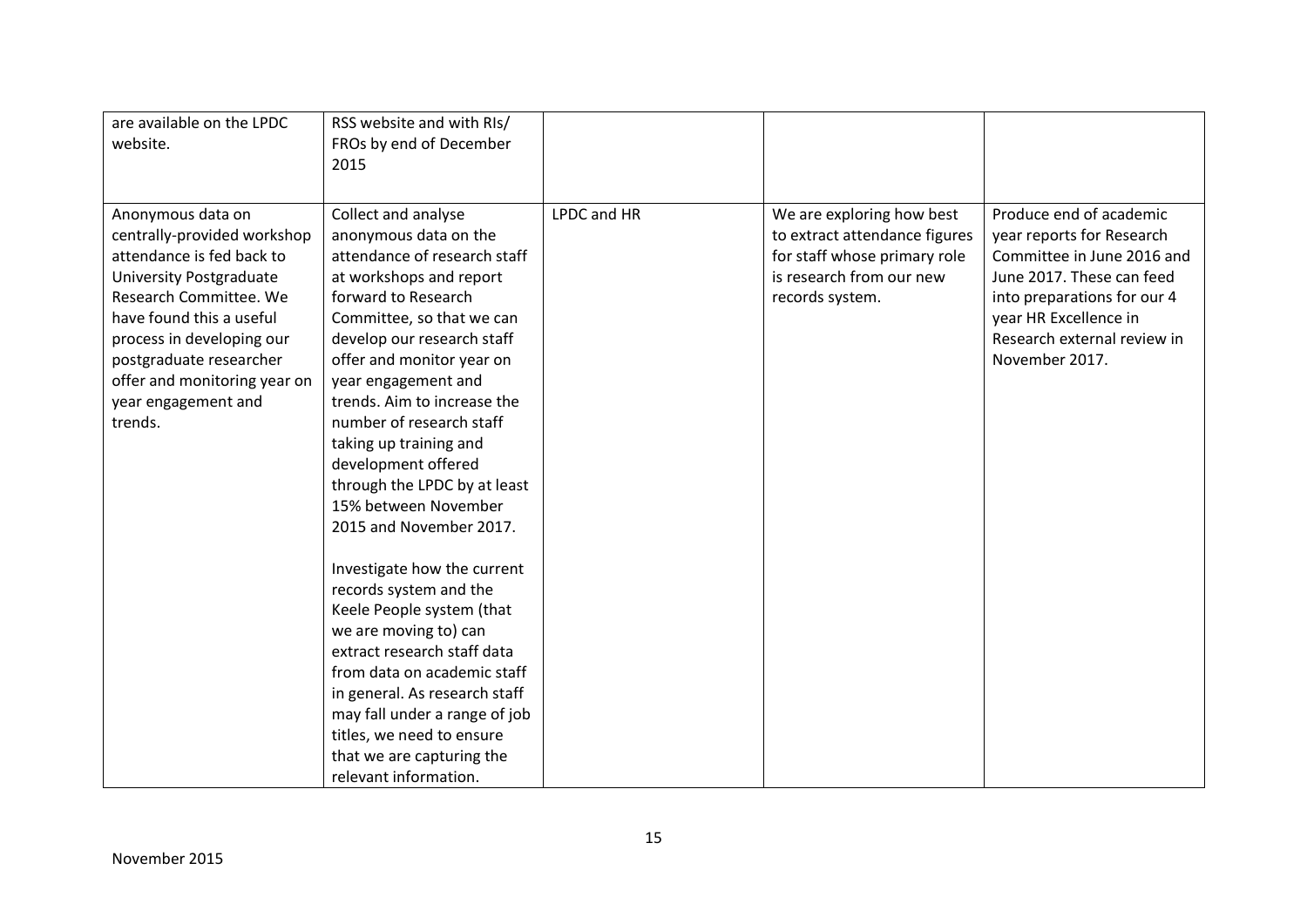| The LPDC and Careers and<br><b>Employability Service</b><br>annually deliver Broadening<br>Horizons which takes a<br>broad-minded approach to<br>researcher careers. In Spring<br>2015, Broadening Horizons<br>ran as two separate courses<br>(one for PGRs and one for<br>ECRs) and was adapted from<br>a 2 day course to 1 day, in<br>recognition of time<br>constraints on busy<br>researchers.   | We annually review and<br>refresh this course to make it<br>more attractive and<br>accessible to our<br>researchers. For 2016<br>delivery we have moved to 2<br>half days, to allow a week in<br>between delivery to process<br>and reflect upon learning<br>and undertake preparatory<br>tasks. | <b>LPDC and Careers and</b><br>Employability. | Course being developed for<br>delivery in new format in<br>May 2016. | Review feedback and<br>participation rates after May<br>2016 delivery and revise,<br>where deemed appropriate,<br>ready for Spring 2017<br>delivery.                                                                            |
|------------------------------------------------------------------------------------------------------------------------------------------------------------------------------------------------------------------------------------------------------------------------------------------------------------------------------------------------------------------------------------------------------|--------------------------------------------------------------------------------------------------------------------------------------------------------------------------------------------------------------------------------------------------------------------------------------------------|-----------------------------------------------|----------------------------------------------------------------------|---------------------------------------------------------------------------------------------------------------------------------------------------------------------------------------------------------------------------------|
| Staff access advice on career<br>management from their line<br>manager, RI/ Faculty<br>Research Office and<br>Research Support. The LPDC<br>and Careers deliver<br><b>Broadening Horizons</b><br>annually.<br>An annual email to research<br>staff is sent out from the<br>LPDC in November to<br>highlight local and national<br>career and professional<br>development opportunities<br>available. | LPDC to scope careers<br>support practice for early<br>career researchers in the<br>sector and use this to inform<br>discussion with key<br>University stakeholders, with<br>a view to making any<br>necessary changes for the<br>start of the 2016/17<br>academic year.                         | <b>LPDC</b>                                   | Scoping exercise not yet<br>started.                                 | Scoping exercise to be<br>completed for April 2016,<br>making any necessary<br>changes by October 2016.<br>To be reviewed in<br>preparation for our 4 year<br>HR Excellence in Research<br>external review in November<br>2017. |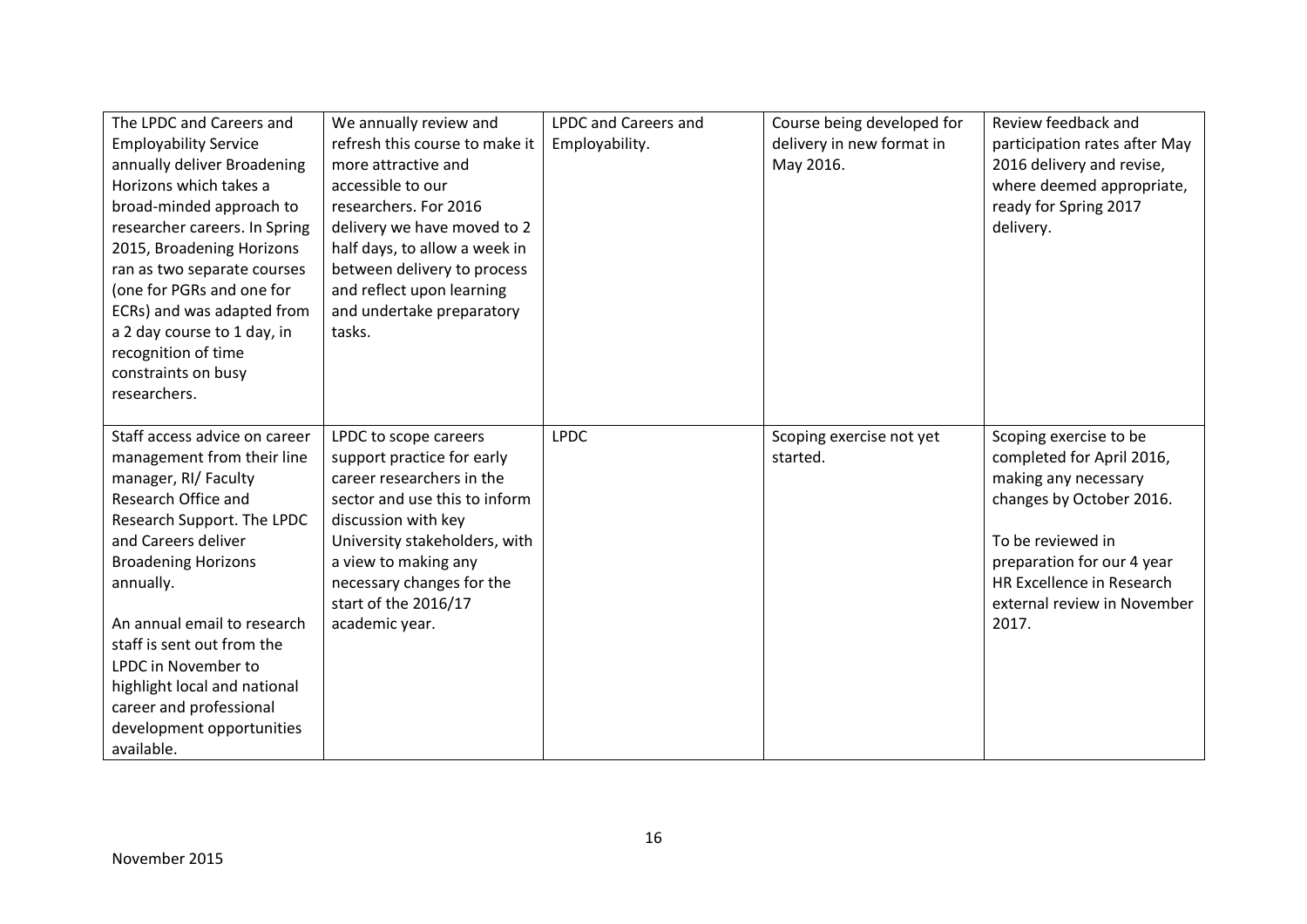| Support and development<br>re. research impact is<br>provided by the RI/FROs,<br>DEP and LPDC.<br>The LPDC piloted Vitae's<br>Making Your Mark -<br>Introduction to Impact and<br>Engagement course in 2013<br>and it is scheduled as part of<br>our offer for January 2016.                                                                                                                                                              | <b>Engaging Researcher</b><br>continues to run annually.<br>Making your Mark is taking<br>place in January 2016 and<br>will be delivered by the<br>facilitator who ran the 2013<br>pilot workshop. | RI/FRO, DEP & LPDC         | In place                                                                                    | Annual review as part of the<br>LPDC researcher training<br>monitoring and<br>development in May-June<br>(2016).                                                                                                                  |
|-------------------------------------------------------------------------------------------------------------------------------------------------------------------------------------------------------------------------------------------------------------------------------------------------------------------------------------------------------------------------------------------------------------------------------------------|----------------------------------------------------------------------------------------------------------------------------------------------------------------------------------------------------|----------------------------|---------------------------------------------------------------------------------------------|-----------------------------------------------------------------------------------------------------------------------------------------------------------------------------------------------------------------------------------|
| The University is piloting an<br>Impact Acceleration Fund to<br>accelerate and catalyse all<br>types of non-academic<br>research impact and<br>enhance the process of<br>getting research outcomes<br>into beneficiaries and wider<br>society. All researchers<br>across Faculties/Schools and<br>Research Institutes are<br>eligible to apply for funding<br>to support the full range of<br>non-academic research<br>impact activities. | <b>Impact Acceleration Fund</b><br>Pilot underway                                                                                                                                                  | <b>DEP</b>                 | <b>Impact Acceleration Fund</b><br>applications are open and<br>will close in November 2015 | There will be an evaluation<br>of the Impact Acceleration<br>Fund which will be reported<br>to Research Committee in<br>September 2016, where<br>future actions (including<br>potential to repeat the fund)<br>can be considered. |
| Writing for publication                                                                                                                                                                                                                                                                                                                                                                                                                   | LPDC to work with RIs/FROs                                                                                                                                                                         | LPDC working with RIs/FROs | Work not yet started                                                                        | Run an introductory                                                                                                                                                                                                               |
| workshops were delivered                                                                                                                                                                                                                                                                                                                                                                                                                  | and staff in establishing the                                                                                                                                                                      | and staff                  |                                                                                             | workshop by the end of the                                                                                                                                                                                                        |
| by an external facilitator in                                                                                                                                                                                                                                                                                                                                                                                                             | most appropriate way to                                                                                                                                                                            |                            |                                                                                             | academic year (June 2016).                                                                                                                                                                                                        |
| November 2013 and will be                                                                                                                                                                                                                                                                                                                                                                                                                 | deliver writing support in                                                                                                                                                                         |                            |                                                                                             |                                                                                                                                                                                                                                   |
| again delivered in February                                                                                                                                                                                                                                                                                                                                                                                                               | their area, such as research                                                                                                                                                                       |                            |                                                                                             | Have a programme of                                                                                                                                                                                                               |
| 2016. In October 2015 a                                                                                                                                                                                                                                                                                                                                                                                                                   | staff only provision; staff and                                                                                                                                                                    |                            |                                                                                             | writing retreats in place for                                                                                                                                                                                                     |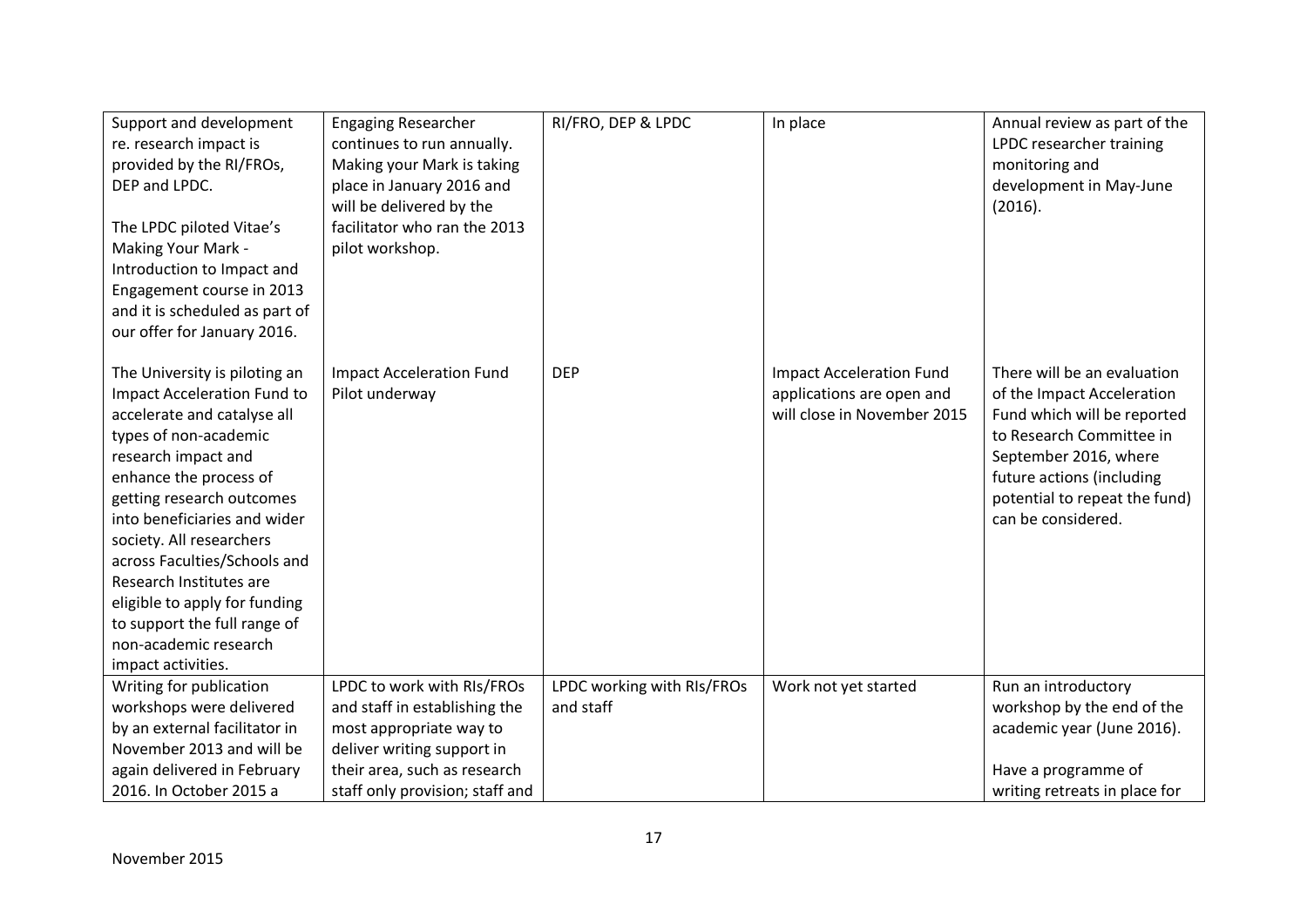| member of LPDC staff          | PGRs together; Faculty-          |                            |         | the academic year 2016-17.   |
|-------------------------------|----------------------------------|----------------------------|---------|------------------------------|
| undertook training in         | specific; cross-discipline, etc. |                            |         |                              |
| delivering writing retreats.  |                                  |                            |         | To be reviewed in            |
|                               | To begin, run a workshop         |                            |         | preparation for our 4 year   |
|                               | enabling the sharing of          |                            |         | HR Excellence in Research    |
|                               | current practice around          |                            |         | external review in November  |
|                               | writing retreats; outlining      |                            |         | 2017.                        |
|                               | the structured writing           |                            |         |                              |
|                               | retreat model; and leading a     |                            |         |                              |
|                               | mini-retreat by the end of       |                            |         |                              |
|                               | the academic year. Ensure        |                            |         |                              |
|                               | that there is representation     |                            |         |                              |
|                               | from across the FROs/RIs.        |                            |         |                              |
| Keele has created the post of | In place                         | Research Support Librarian | Ongoing | Workshops offered will be    |
| Research Support Librarian    |                                  |                            |         | part of the annual review of |
| (November 2014). The role     |                                  |                            |         | the LPDC researcher training |
| includes: providing advice    |                                  |                            |         | offer in May-June (2016).    |
| and support on information    |                                  |                            |         |                              |
| resources and literature      |                                  |                            |         |                              |
| searching; offering training  |                                  |                            |         |                              |
| on Keele's reference          |                                  |                            |         |                              |
| management software,          |                                  |                            |         |                              |
| RefWorks; and fielding        |                                  |                            |         |                              |
| enquiries on Open Access      |                                  |                            |         |                              |
| publishing, the Keele         |                                  |                            |         |                              |
| Research Repository and       |                                  |                            |         |                              |
| copyright. The Research       |                                  |                            |         |                              |
| Support Librarian is running  |                                  |                            |         |                              |
| a range of workshops for      |                                  |                            |         |                              |
| research staff and            |                                  |                            |         |                              |
| postgraduate research         |                                  |                            |         |                              |
| students, advertised via the  |                                  |                            |         |                              |
| LPDC, including sessions on   |                                  |                            |         |                              |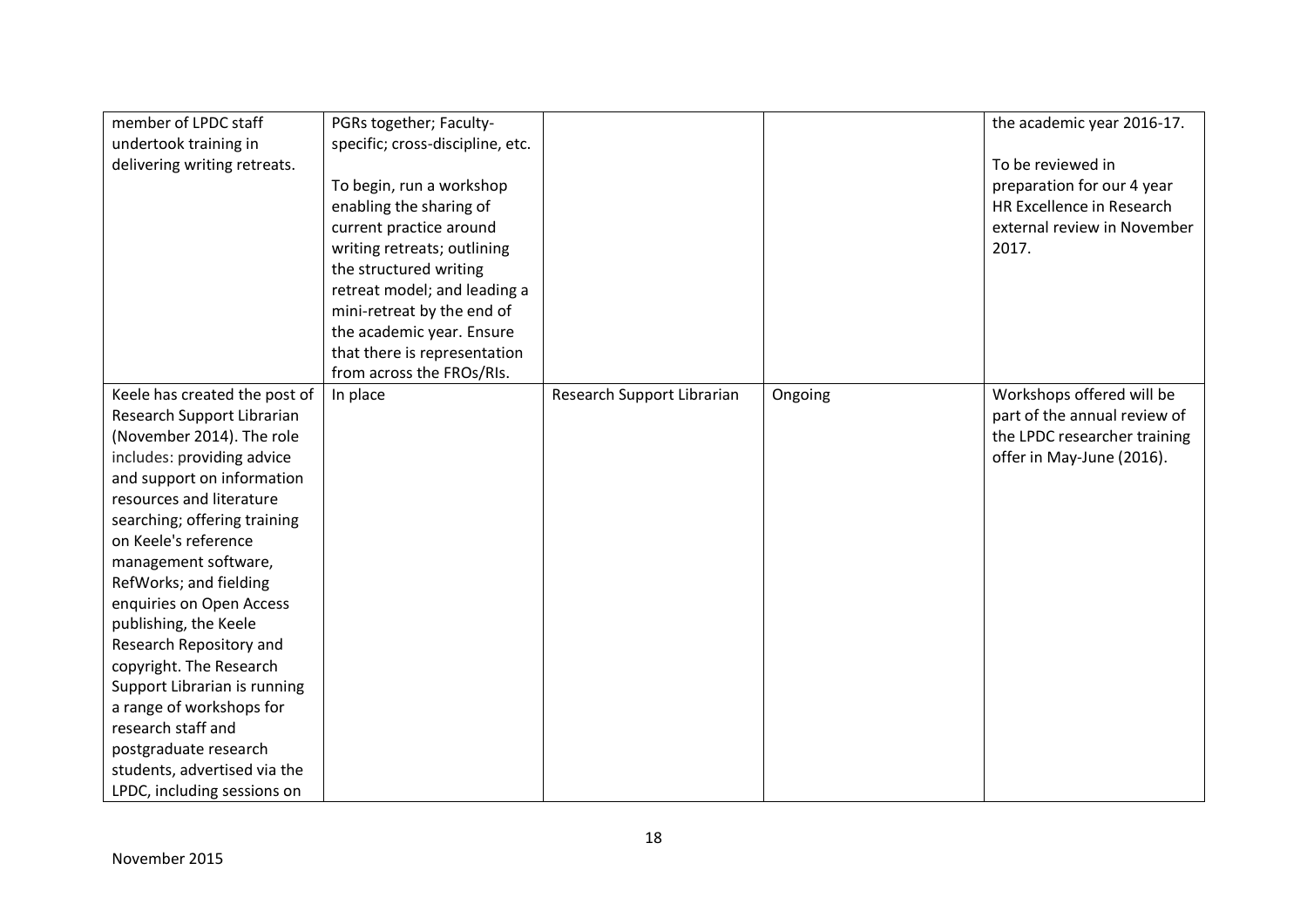| Refworks and on Publishing        |  |  |
|-----------------------------------|--|--|
| <b>Research Open Access Using</b> |  |  |
| the Keele Publications            |  |  |
| Database. Has also delivered      |  |  |
| a half-day workshop on            |  |  |
| databases as part of the          |  |  |
| Postgraduate Researcher           |  |  |
| Development Days.                 |  |  |
|                                   |  |  |

### **Section C: Support and Career Development continued**

*Principle 4: The importance of researchers' personal and career development, and lifelong learning, is clearly recognised and promoted at all stages of their career.*

- 10. Researchers should be empowered by having a realistic understanding of, and information about, their own career development and career direction options as well as taking personal responsibility for their choices at the appropriate times. Employers should introduce appraisal systems for all researchers for assessing their professional performance on a regular basis and in a transparent manner. It is important that researchers have access to honest and transparent advice on their prospects for success in their preferred career.
- 11. Employers will wish to ensure that developmental activities open to researchers include preparation for academic practice. Employers should take measures to ensure broad recognition of CPD schemes from other employing organisations as far as possible, so that researchers are not unduly disadvantaged when moving from one employer to another.
- 12. Employers will ensure that where researchers are provided with teaching and demonstrating opportunities as part of their career development, suitable training and support is provided.
- 13. Employers and researchers can often benefit if researchers have an input into policy and practice through appropriate representation at staff meetings and on organisation or management committees.
- 14. Mentoring arrangements should be supported by employers as a key mechanism for career development and enhancement

| <b>Current policy and practice</b> | Any action to be taken        | By whom   | <b>Progress</b>          | <b>Review (including date)</b> |
|------------------------------------|-------------------------------|-----------|--------------------------|--------------------------------|
| at Keele                           |                               |           |                          |                                |
| The annual Staff                   | Ensure researchers on fixed-  | <b>HR</b> | Review of SPRE scheme in | We will monitor the use and    |
| Performance Review and             | term contracts participate in |           | progress.                | effectiveness of SPRE for all  |
| Enhancement (SPRE) scheme          | SPRE as mandated in Keele's   |           |                          | staff as part of the review    |
| applies to all staff.              | Fixed-term Working            |           |                          | currently being undertaken:    |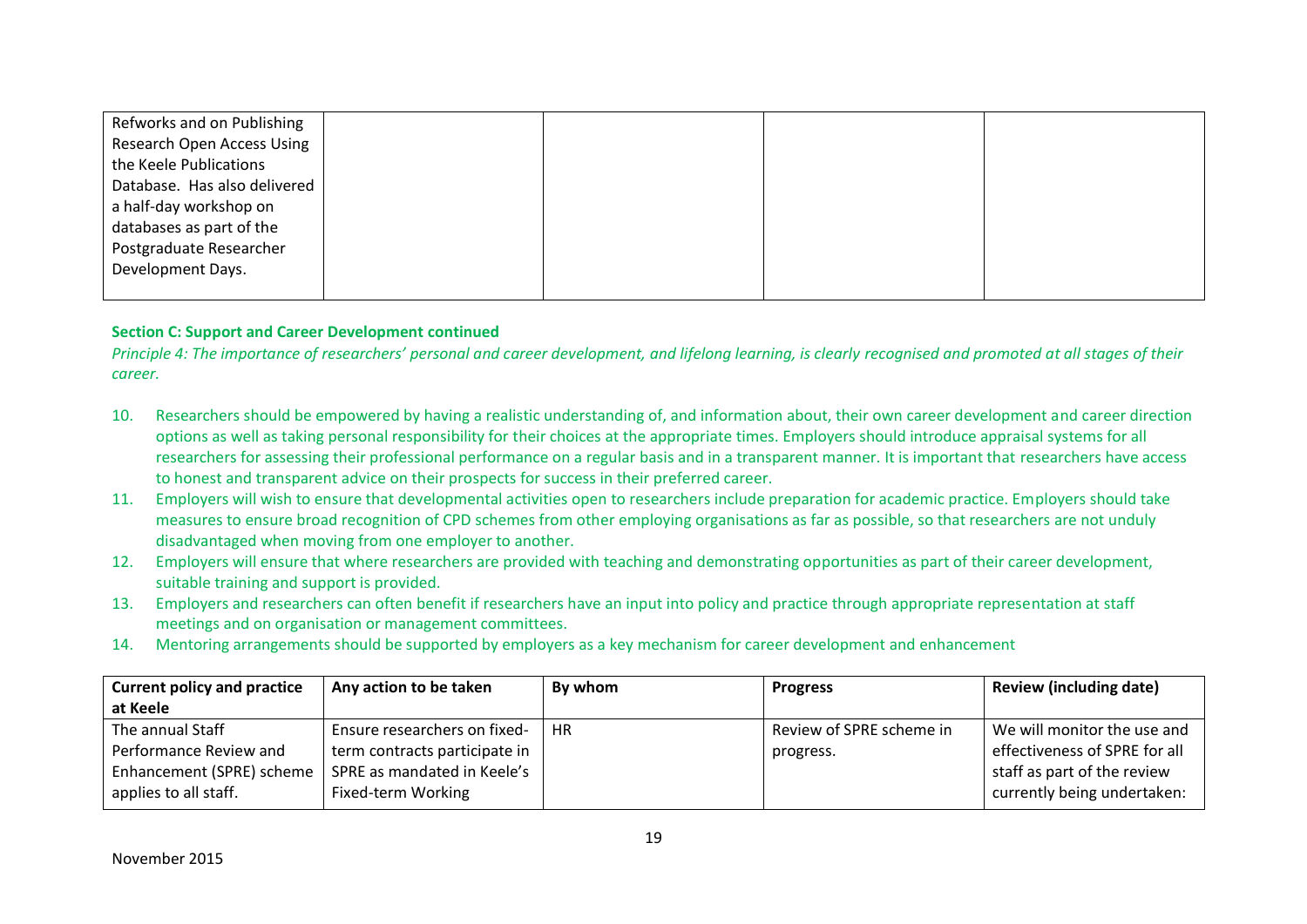|                                      | Policy and Procedure. Ensure<br>that 100% of Research Staff<br>undertake/engage with SPRE<br>process.                                                                                                                                                                                                                                                                                                                                                                                                                                                                                                                 |             |                                                                                                                                                                   | October 2015 - December<br>2016.                        |
|--------------------------------------|-----------------------------------------------------------------------------------------------------------------------------------------------------------------------------------------------------------------------------------------------------------------------------------------------------------------------------------------------------------------------------------------------------------------------------------------------------------------------------------------------------------------------------------------------------------------------------------------------------------------------|-------------|-------------------------------------------------------------------------------------------------------------------------------------------------------------------|---------------------------------------------------------|
| All research staff have a<br>mentor. | Further develop the<br>Mentoring at Keele<br>resources to support<br>mentoring within a research<br>context.<br>Ensure mentoring training<br>highlights resources<br>available to support the<br>personal and professional<br>development of researchers.<br>Develop current Meaningful<br>Mentoring workshop to offer<br>a research specific core<br>workshop. Provide separate<br>research mentoring<br>workshop/s between<br>January and March 2016.<br>Identify where bespoke<br>mentoring support and<br>development would be<br>beneficial within Schools,<br>Research Institutes,<br>Discipline/Subject areas. | <b>LPDC</b> | Meetings with Research<br>Leaders within Schools and<br>Research Institutes to<br>identify needs/ materials<br>already developed that can<br>be shared / adapted. | Review mentoring provision<br>and workshops April 2016. |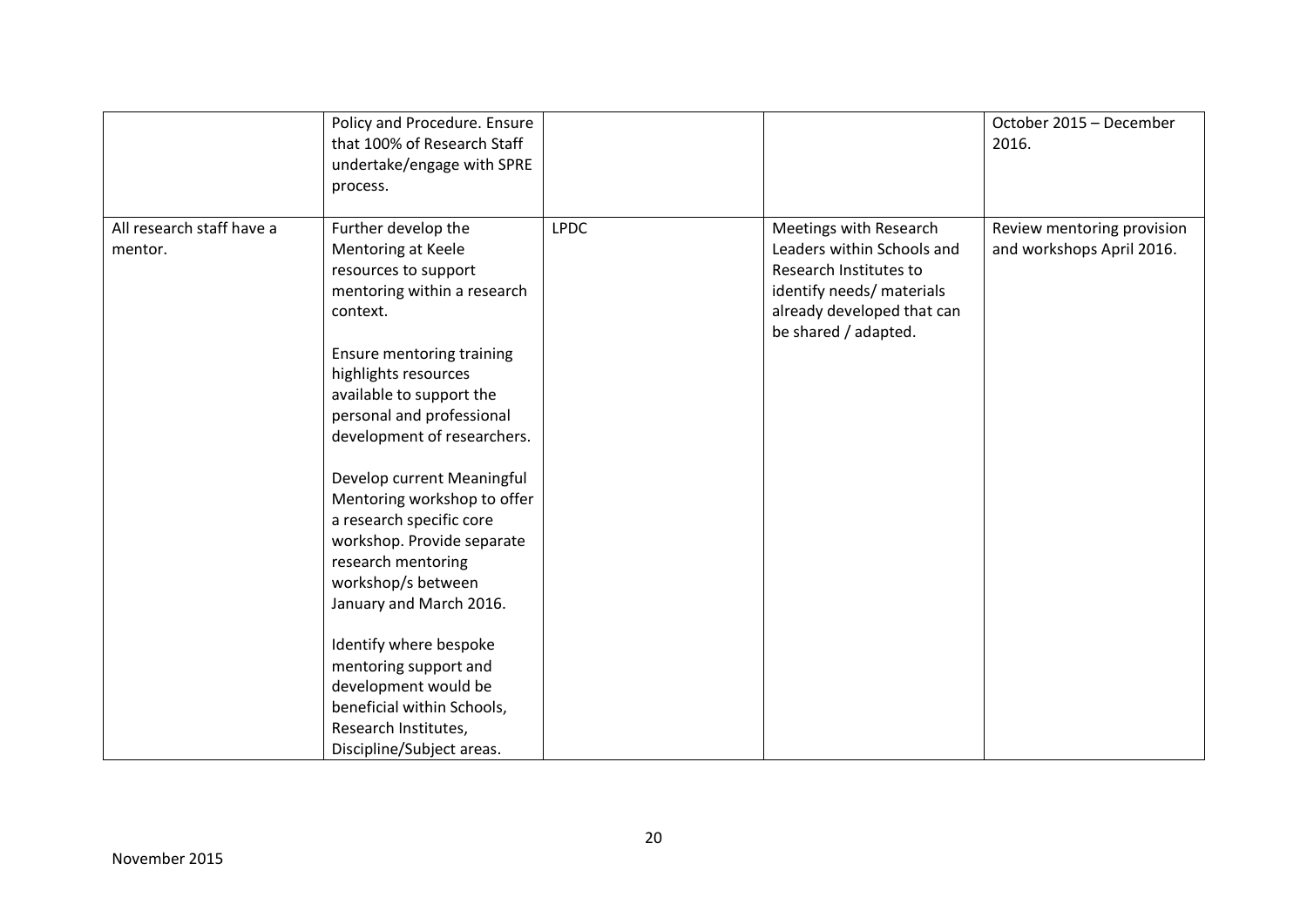| The Learning and             | Review Personal and        | <b>LPDC</b> |                             | Review April 2017.            |
|------------------------------|----------------------------|-------------|-----------------------------|-------------------------------|
| professional Development     | Professional Development   |             |                             |                               |
| Centre provides a            | resources and activity for |             |                             |                               |
| Professional Development     | end of December 2015.      |             |                             |                               |
| Toolkit for staff. The new   |                            |             |                             |                               |
| PPD for Post Docs workshop   | Develop a set of Personal  |             |                             |                               |
| promoted Vitae's             | and Professional           |             |                             |                               |
| Professional development     | Development resources for  |             |                             |                               |
| planning for researchers     | researchers on the LPDC    |             |                             |                               |
| online course (PDP ROC) and  | website for April 2016.    |             |                             |                               |
| the RDF.                     |                            |             |                             |                               |
|                              |                            |             |                             |                               |
| Researchers who teach or     | Publish a Teaching         | <b>LPDC</b> | <b>Teaching Development</b> | Re-accreditation by the HEA,  |
| demonstrate are provided     | Development Framework to   |             | Framework to be published   | for aspects of the provision, |
| with teaching support and    | clearly articulate the     |             | by October 2016.            | by the HEA is due in May      |
| development via the LPDC     | pathways and choices       |             |                             | 2017.                         |
| and have access to the Keele | available.                 |             |                             |                               |
| CPD route to HEA Fellow.     |                            |             |                             |                               |

### **Section D: Researchers' Responsibilities**

*Principle 5: Individual researchers share the responsibility for and need to pro-actively engage in their own personal and career development, and lifelong learning.*

- 1. Researchers are employed to advance knowledge and should exercise and develop increased capacity for independent, honest and critical thought throughout their careers.
- 2. Researchers should develop their ability to transfer and exploit knowledge where appropriate and facilitate its use in policy making and the commercialisation of research for the benefit of their employing organisation, as well as the wider society and economy as a whole.
- 3. Researchers should recognise their responsibility to conduct and disseminate research results in an honest and ethical manner and to contribute to the wider body of knowledge.
- 4. Researchers should also be aware that the skills and achievements required to move on from a research position may not be the same as the skills and achievements which they displayed to reach that position.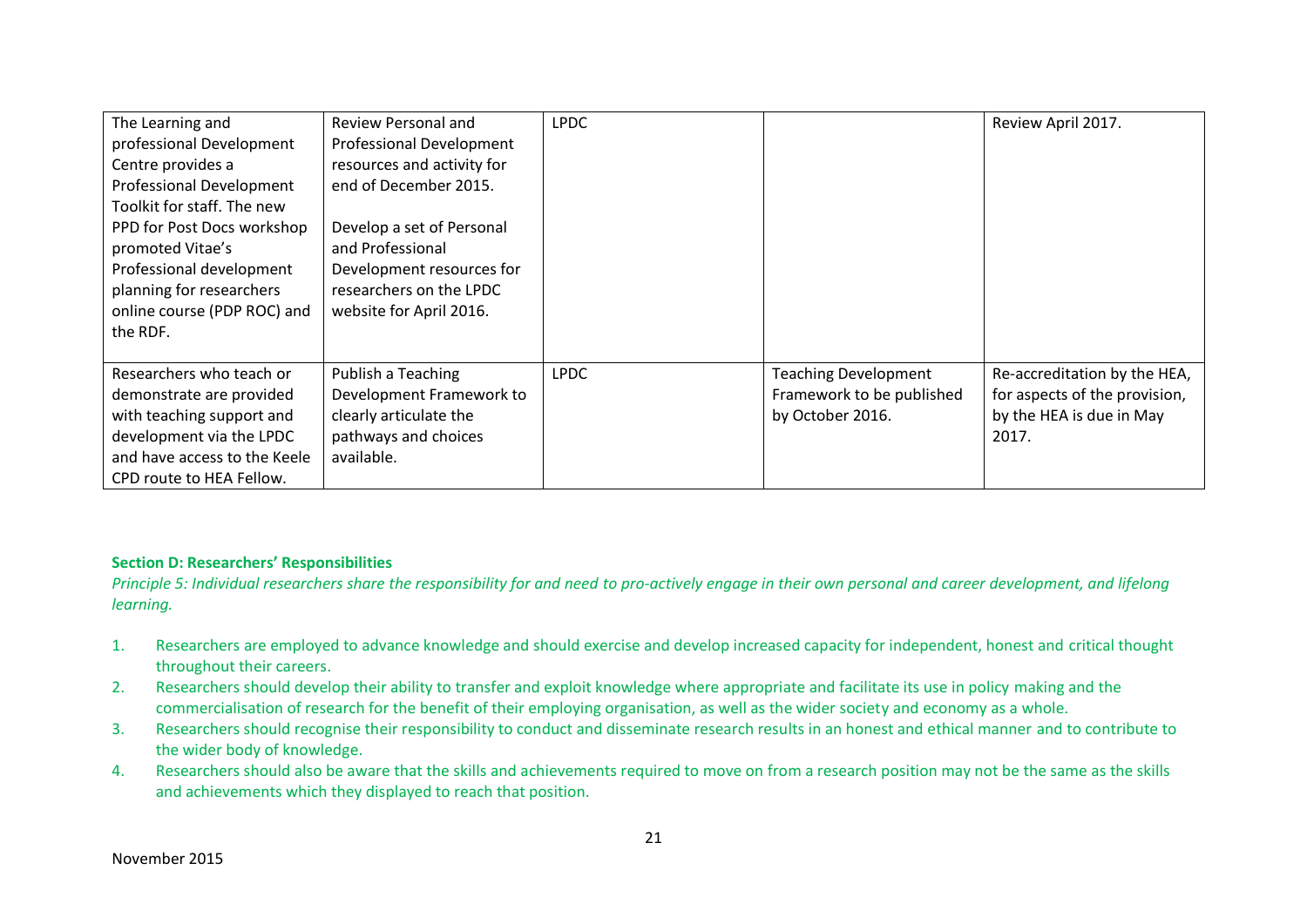- 5. Researchers should recognise that the primary responsibility for managing and pursuing their career is theirs. Accordingly, they should identify training needs and actively seek out opportunities for learning and development in order to further that career and take personal responsibility for their choices. Research managers and employers also have a responsibility to provide honest advice and appropriate structures, and to equip researchers with the tools to manage their own careers. Research managers should encourage research staff under their supervision to attend appropriate training and career development courses and events.
- 6. Researchers should ensure that their career development requirements and activities are regularly discussed, monitored and evaluated throughout the year in discussion with their research manager and mentor, and that they commit themselves fully to all such activities. Researchers are encouraged to record their Personal Development Planning (PDP) and CPD activities, a log of which may be presented to current and future employers as appropriate.

| <b>Current policy and practice</b> | Any action to be taken         | By whom                   | <b>Progress</b>             | <b>Review (including date)</b> |
|------------------------------------|--------------------------------|---------------------------|-----------------------------|--------------------------------|
| at Keele                           |                                |                           |                             |                                |
| There is a University Policy       | Current policy and practice is | HR and DEP                | Established                 | Review January 2017.           |
| and Procedure for Research         | already compliant with the     |                           |                             |                                |
| Misconduct that is available       | Concordat and should be        |                           |                             |                                |
| to all staff through the           | maintained.                    |                           |                             |                                |
| intranet.                          |                                |                           |                             |                                |
| A Research Ethics workshop         | Established with scope to      | LPDC and Research Support | Established.                | Part of annual review of the   |
| runs 3 times per year as part      | expand the places available    |                           |                             | LPDC researcher training       |
| of the Keele Knowledge             | to meet demand.                |                           |                             | offer in May-June (2016).      |
| programme for new staff            |                                |                           |                             |                                |
| and is well-attended.              |                                |                           |                             |                                |
| Researchers' development           | Explore how the RDF can        | LPDC and HR               | The current SPRE review has | SPRE review currently being    |
| requirements and activities        | better inform SPRE             |                           | asked if the RDF is being   | undertaken: October 2015 -     |
| should be discussed and            | discussions with research      |                           | used in SPRE meetings.      | December 2016                  |
| monitored as part of their         | staff.                         |                           |                             |                                |
| SPRE.                              |                                |                           |                             |                                |
| Researchers can use                | Pebblepad was highlighted in   | <b>LPDC</b>               | LPDC webpage update         | LPDC webpage updated as        |
| Pebblepad (e-portfolio) to         | the PPD for Post Docs          |                           | October 2015.               | needed and information will    |
| record their Personal and          | workshop as one option for     |                           |                             | be reviewed at the end of      |
| Professional Development           | reflecting on and recording    |                           |                             | the academic year - June       |
| planning and CPD activities.       | development. Add this          |                           |                             | 2016.                          |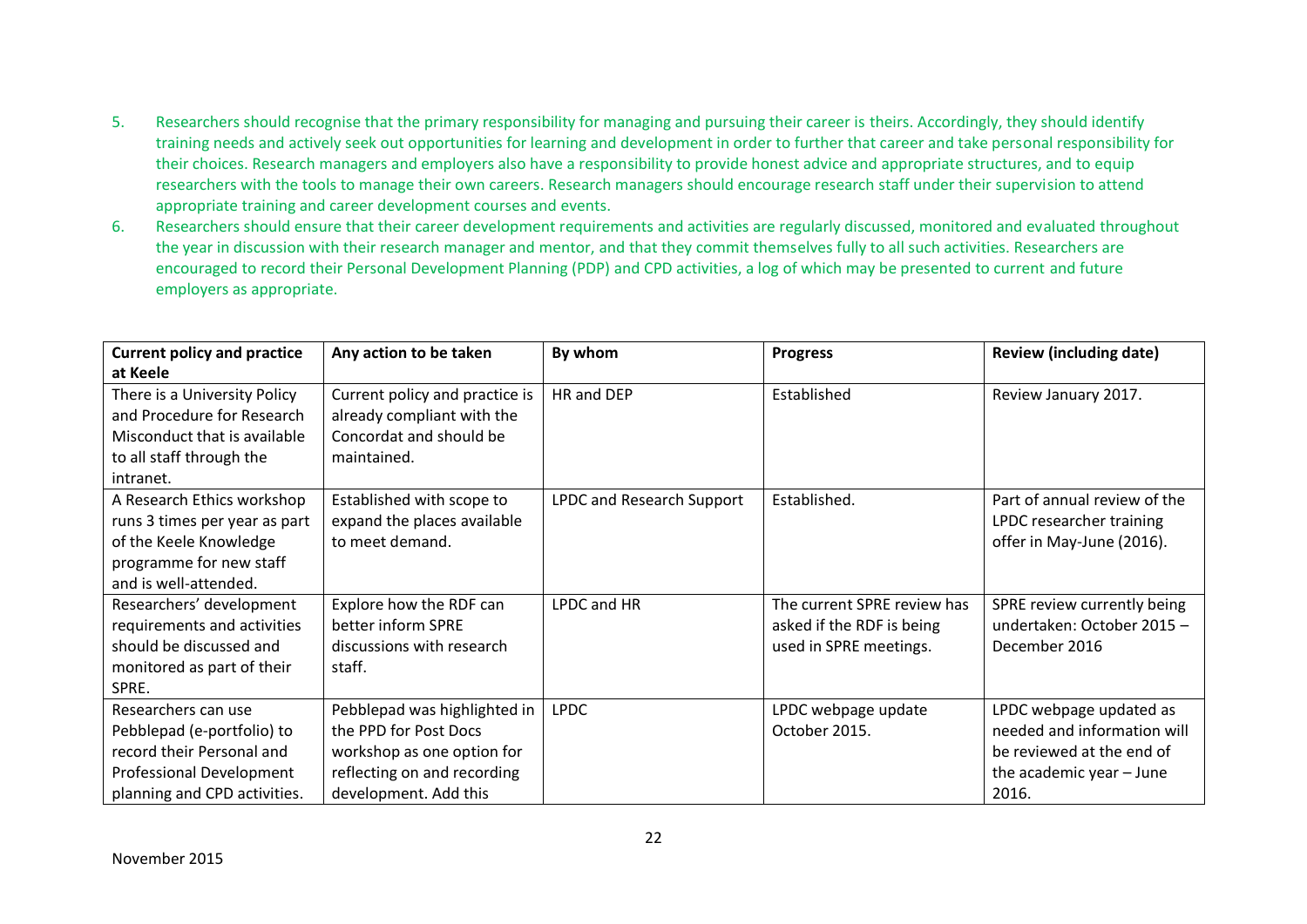|                      | information to the LPDC web<br>resources for researchers<br>webpages. |      |              |                              |
|----------------------|-----------------------------------------------------------------------|------|--------------|------------------------------|
| IP workshop now runs | Workshop ran December                                                 | DEP. | In progress. | Part of annual review of the |
| annually.            | 2014. Format for delivery                                             |      |              | LPDC researcher training     |
|                      | during 2015-16 academic                                               |      |              | offer in May-June (2016).    |
|                      | year to be decided by DEP.                                            |      |              |                              |

### **Section E: Equality and Diversity**

*Principle 6: Diversity and equality must be promoted in all aspects of the recruitment and career management of researchers.*

- 1. The UK legislative framework outlaws discrimination on the basis of age, disability, sex, sexual orientation, race or religion. It also requires public bodies to take positive steps to promote equality, based on evidence and priorities, and to develop specific schemes and action plans related to gender, race and disability to address specific issues of underrepresentation or lack of progression.
- 2. As is the case for society as a whole, UK research will benefit from increasing equality and diversity in the recruitment and retention of researchers. The Concordat encourages the recruitment and retention of researchers from the widest pool of available talent, including those from diverse backgrounds.
- 3. It should be emphasised that the demanding nature of research careers has a disproportionate effect on certain groups. We strongly recommend that all members of the UK research community actively address the disincentives and indirect obstacles to retention and progression in research careers which may disproportionately impact on some groups more than others.
- 4. Employers should ensure that the working conditions for researchers provide the flexibility necessary for successful research performance in line with legal requirements. Employers should recognise that for parents and others who have taken career breaks, including parental leave, have worked part-time, or have taken atypical routes into research, the "early career" period may be prolonged, and this may be a time where the risk of attrition from the research path is most acute. Working conditions should allow both female and male researchers to combine family and work, children and career.
- 5. It is important for employers to respond flexibly to requests for changed work patterns and to resist instant refusals on the assumption that, because research has always been carried out in a particular way, it cannot be done differently.
- 6. Funders should continue to ensure that their funding mechanisms and policies are adapted to changing diversity and equality legislation and guidance, for example in their provision of additional funding and duration of grant to cover paternity and adoptive leave as well as maternity leave.
- 7. Employers should aim for a representative balance of gender, disability, ethnicity and age at all levels of staff, including at supervisory and managerial level. This should be achieved on the basis of a transparent equal opportunity policy at recruitment and at all subsequent career stages. Diversity should be reflected on selection and evaluation committees. What is 'representative' will vary according to the nature of the institution and the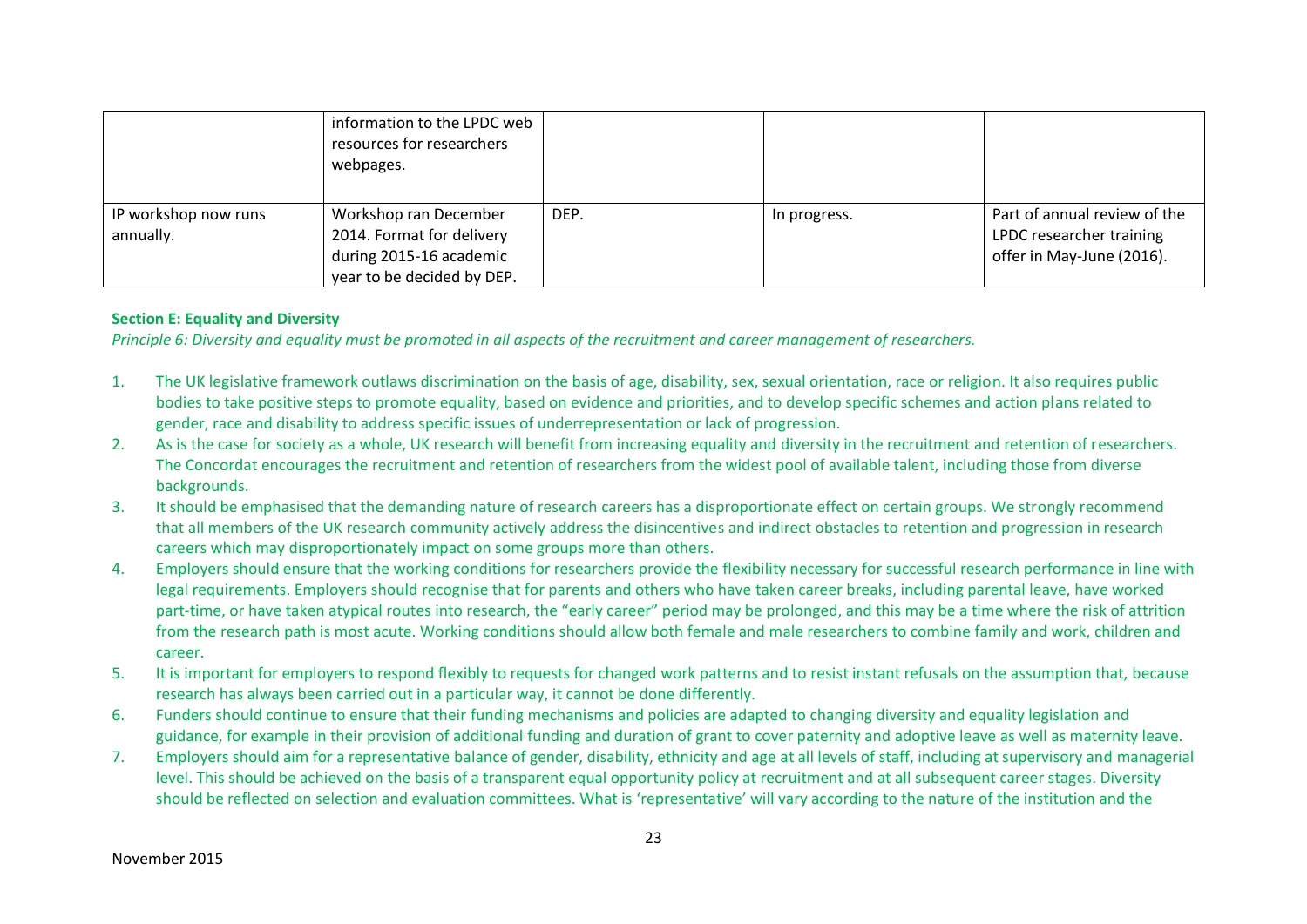academic research subject, but institutions should aim to ensure that the percentage of applicants, and ultimately appointments, from a particular group to any given level should reflect the percentage in the available pool at the level immediately below.

- 8. Account should also be taken of the personal circumstances of groups of researchers. Examples would include researchers who have responsibility for young children or adult dependants, researchers for whom English is not a first language, older or younger researchers, or researchers with disabilities and long-term health issues. Employers and funders should change policies or practices that directly or indirectly disadvantage such groups.
- 9. All managers of research should ensure that measures exist at every institution through which discrimination, bullying or harassment can be reported and addressed without adversely affecting the careers of innocent parties.
- 10. Employers should also consider participation in schemes such as the Athena SWAN Charter, the Juno Project and other initiatives aimed at promoting diversity in research careers.

| <b>Current policy and practice</b>                                                                                                                                                                                                                                           | Any action to be taken                                                                                 | By whom   | <b>Progress</b>                                                                                        | <b>Review (including date)</b>                                                                                                                                                                                 |
|------------------------------------------------------------------------------------------------------------------------------------------------------------------------------------------------------------------------------------------------------------------------------|--------------------------------------------------------------------------------------------------------|-----------|--------------------------------------------------------------------------------------------------------|----------------------------------------------------------------------------------------------------------------------------------------------------------------------------------------------------------------|
| at Keele                                                                                                                                                                                                                                                                     |                                                                                                        |           |                                                                                                        |                                                                                                                                                                                                                |
| Where promotions are<br>considered, this is through a<br>formal panel which takes<br>account of expertise and<br>experience to ensure a fair<br>process. The diversity of<br>applicants and successful<br>promotees is recorded and<br>reported upon.                        | Current policy and practice is<br>already compliant with the<br>Concordat and should be<br>maintained. | <b>HR</b> | Established                                                                                            | The promotions panel sit on<br>an annual basis and the<br>diversity statistics are<br>reviewed by University<br>Executive Committee (UEC).<br>This takes place between<br>September and December<br>each year. |
| Women are encouraged to<br>apply for promotion to<br>Senior Research roles<br>through the University's<br>promotions procedure. A<br>series of workshops are held<br>each year to provide all<br>relevant staff with the<br>information and tools to<br>apply for promotion. | Maintain current practice.                                                                             | <b>HR</b> | Established. 54 delegates<br>attended promotions<br>workshops in 2015, an<br>increase of 34 from 2014. | The promotions panel sit on<br>an annual basis and the<br>diversity statistics are<br>reviewed by University<br>Executive Committee (UEC).<br>This takes place between<br>September and December<br>each year. |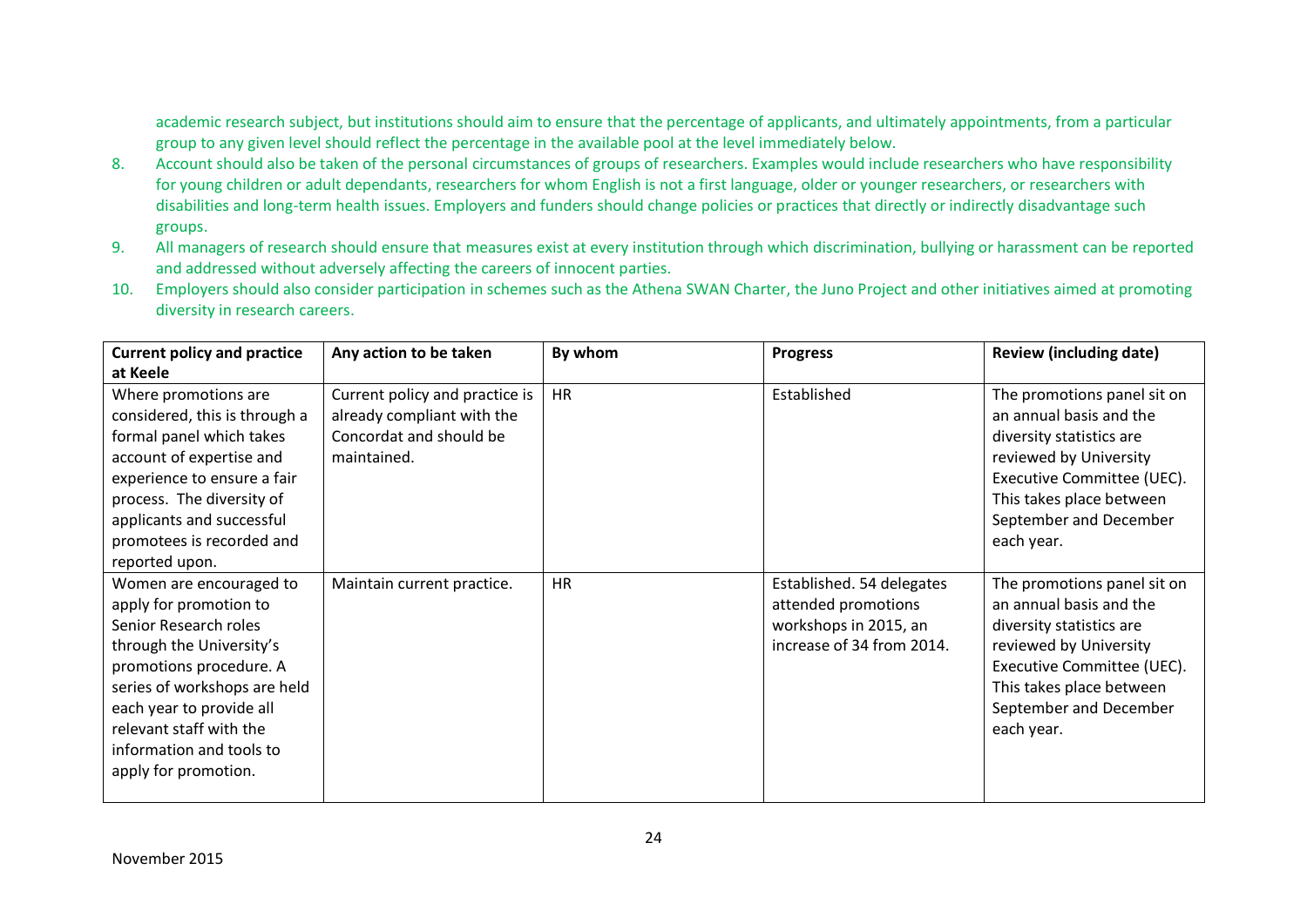| The University has a           | Promote and monitor              | <b>LPDC</b> | Delivery in 2016 is third year | Annual review as part of the     |
|--------------------------------|----------------------------------|-------------|--------------------------------|----------------------------------|
| commitment to support          | researcher engagement with       |             | of delivery.                   | LPDC researcher training         |
| gender equality and make       | the Springboard                  |             |                                | monitoring in May-June           |
| opportunities available to     | development programme            |             |                                | (2016).                          |
| women researchers and          | and the Leadership               |             |                                |                                  |
| leaders                        | Foundation for Higher            |             |                                | Springboard programme will       |
|                                | <b>Education Aurora</b>          |             |                                | be reviewed for impact and       |
|                                | programme.                       |             |                                | reach during 2016 by LPDC        |
|                                |                                  |             |                                | and Athena SWAN officer.         |
|                                | The Keele Forward initiative     |             |                                |                                  |
|                                | is being developed to build      |             |                                | Aurora, Springboard and          |
|                                | capacity for and accessibility   |             |                                | other mentoring schemes to       |
|                                | to leadership/committee          |             |                                | be reported on by LPDC to        |
|                                | roles.                           |             |                                | the University SAT, January      |
|                                |                                  |             |                                | 2016 and reviews to              |
|                                |                                  |             |                                | continue annually from then      |
|                                |                                  |             |                                | onwards.                         |
| The University is committed    | The LPDC are developing          | HR and LPDC | Ongoing                        | HR review the forthcoming        |
| to ensuring staff are          | mechanisms to further            |             |                                | training programmes every        |
| appropriately trained in       | integrate E&D into the           |             |                                | January and July to ensure       |
| equality and diversity as part | development of all learning      |             |                                | sufficient capacity exists.      |
| of its Equality Objectives and | programmes, including the        |             |                                |                                  |
| action plan. All new           | use of Vitae resources to        |             |                                | A review of Equality and         |
| employees receive E&D          | support the researcher           |             |                                | Diversity provision, including   |
| training as part of their      | community.                       |             |                                | <b>Unconscious Bias training</b> |
| central induction (Keele       |                                  |             |                                | will be undertaken when          |
| Knowledge Programme) and       | <b>Unconscious Bias training</b> |             |                                | new E and D structure is fully   |
| E&D is well embedded into a    | will be offered within the       |             |                                | populated. December 2016         |
| range of core courses, for     | core learning and                |             |                                |                                  |
| example the Supervisor         | development offer.               |             |                                | LPDC annually review             |
| Development Programme          |                                  |             |                                | training in May-June.            |
| and the PG Certificate in      |                                  |             |                                |                                  |
| Teaching and Learning. A       |                                  |             |                                |                                  |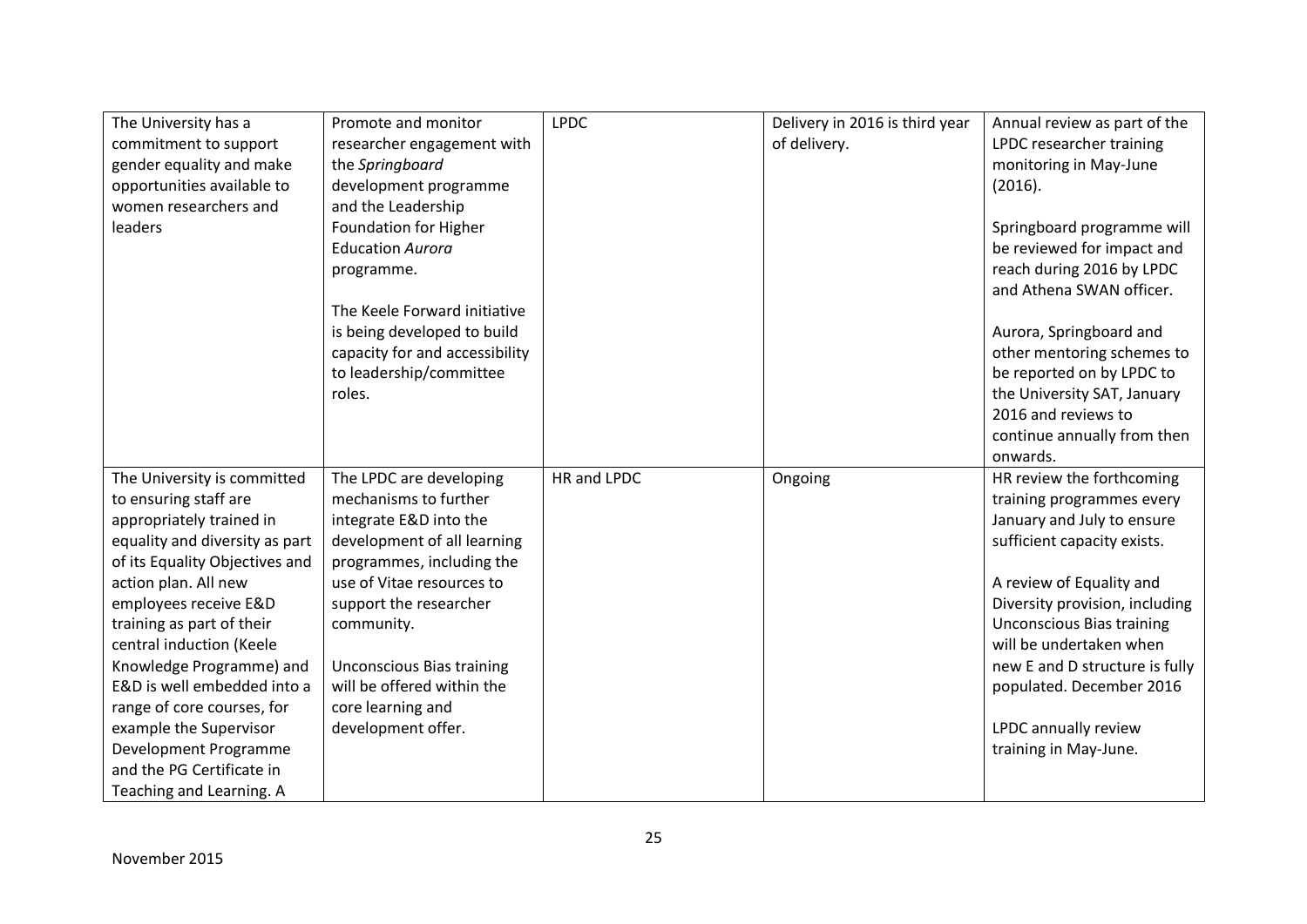| range of bespoke training<br>has also been undertaken<br>throughout the year.                                                                                                                                                                                         |                                                                                                                                                                                                                                                                                                                                                                                                                                          |           |                                                                                                                                                                                             |             |
|-----------------------------------------------------------------------------------------------------------------------------------------------------------------------------------------------------------------------------------------------------------------------|------------------------------------------------------------------------------------------------------------------------------------------------------------------------------------------------------------------------------------------------------------------------------------------------------------------------------------------------------------------------------------------------------------------------------------------|-----------|---------------------------------------------------------------------------------------------------------------------------------------------------------------------------------------------|-------------|
| Keele participates in a<br>number of external<br>frameworks, such as<br><b>Stonewall Diversity</b><br>Champions Programme,<br>'Two Ticks' and Athena<br>SWAN/ gender equality mark<br>charters to raise the profile<br>of the University as an<br>employer of choice. | Stonewall submission has<br>been made. Accompanying<br>questionnaire has been sent<br>out for completion. Awaiting<br>outcome of submission and<br>any recommendations.                                                                                                                                                                                                                                                                  | <b>HR</b> | Submission made, outcome<br>pending. The submission<br>process has helped the<br>University to identify areas<br>where activities could be<br>increased to support the<br>Stonewall agenda. | Spring 2016 |
|                                                                                                                                                                                                                                                                       | Continue with the Athena<br>SWAN programme of<br>activity, , supporting the<br>following areas across the<br>University with their Athena<br>Swan submissions:<br>School of Nursing &<br>Midwifery (Bronze) -<br><b>Nov 2015</b><br>School of Law (Bronze) -<br>2016<br>Research Institute for<br>Primary Care and Health<br>Sciences (Gold) - April<br>2016.<br>School of Psychology<br>$(Silver) - 2016$<br>Additionally, during 2016, | <b>HR</b> | In progress                                                                                                                                                                                 | Ongoing     |